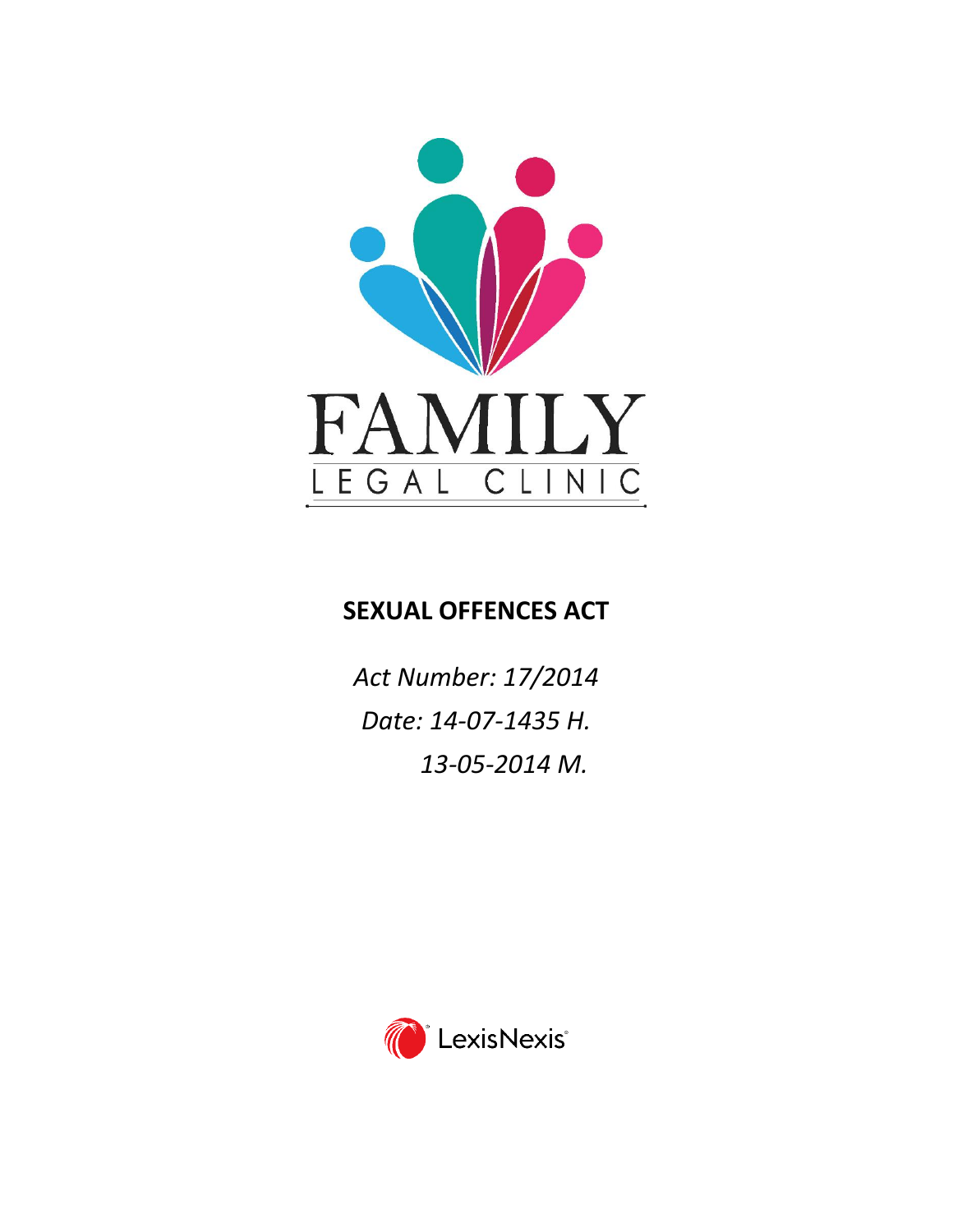

Act number: *17/2014* Date: *14-07-1435 H. 13-05-2014 M.*

#### **SEXUAL OFFENCES ACT**

#### **CHAPTER 1**

#### **INTRODUCTION AND PURPOSE**

- *Introduction and short title* **1.** (a) This is Act to provide for the sexual offences in the Maldives and the procedures relating to those offences.
	- (b) This Act may be cited as "Sexual Offences Act".

*Purpose* **2.** This Act intends to achieve the following objectives:

- (a) amending and enhancing the legal procedures relating to sexual offences;
- (b) determination of sexual offences and penalties thereof;
- (c) Determining the acceptable defenses in relation to sexual offences;
- (d) Determining the standards for defining consent in relation to sexual offences;
- (e) Introducing a mechanism for recovery of damages for victims of sexual offences;
- (f) Enabling the publication of persons convicted for sexual offences.
- *Status of this Act* **3.** (a) Where an offence prescribed in this Act is an offence under Islamic shariah, and the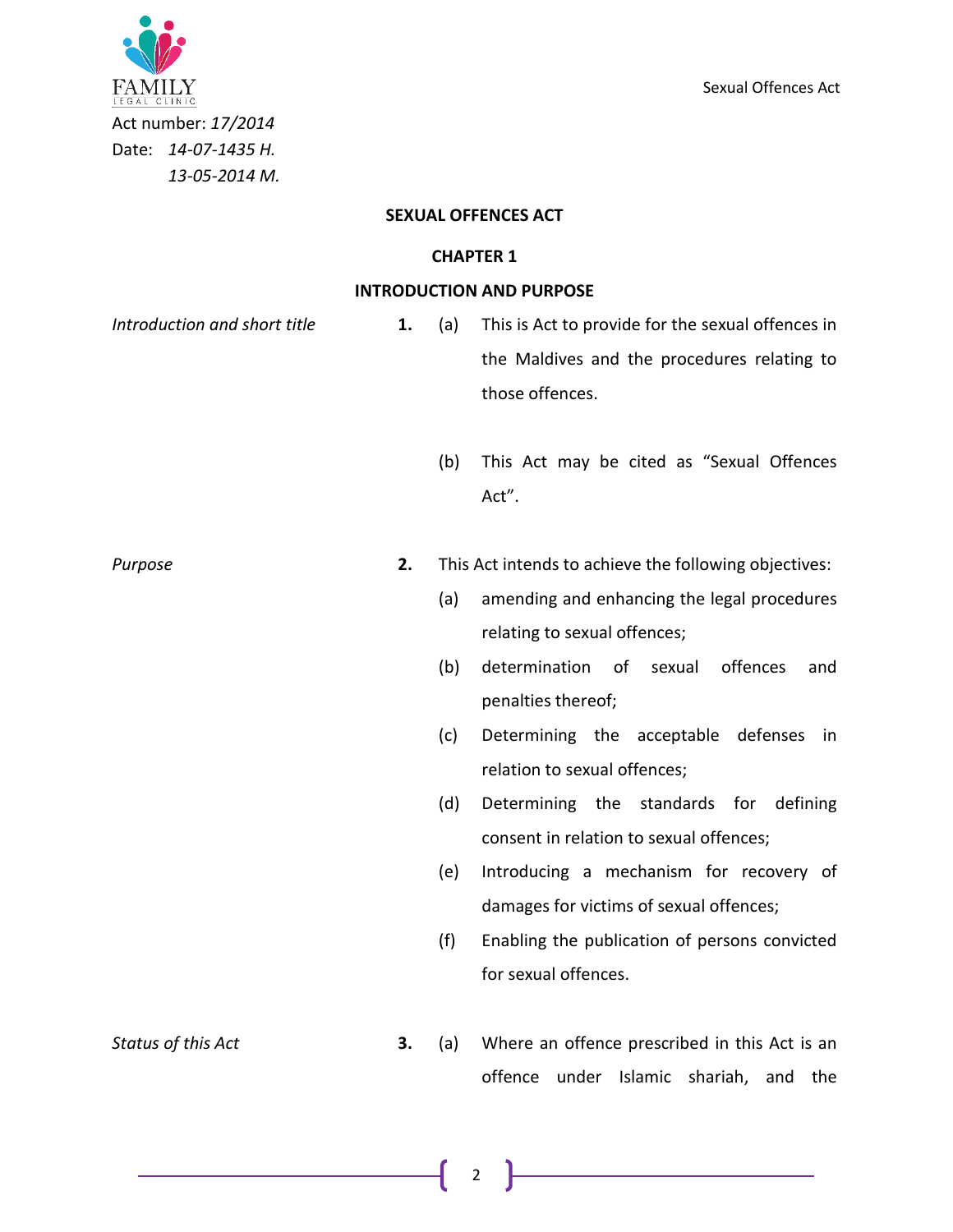

elements of the offence prescribed in this Act are similar to that of the offence prescribed under Islamic shariah, the penalty prescribed for that offence under this Act shall be given in addition to the penalty prescribed for it under the Islamic shariah.

- (b) Where an offence prescribed in this Act is an offence under Islamic shariah, and the elements of the offence prescribed in this Act are different from that of the offence prescribed under Islamic shariah, penalty for that offence shall be given under this Act if the elements of the offence are fulfilled under this Act. If the elements of the offence are fulfilled under the Islamic shariah, penalty for that offence shall be given under Islamic shariah.
- (c) It shall not be a bar to impose a punishment for an offence under this Act, by reason of that offence having been punished as prescribed Islamic shariah for being an offence under the Islamic shariah. For the purpose of Article 60 of the Constitution, it shall not be considered double jeopardy to impose a punishment under this Act, in addition to a punishment given under Islamic shariah, for an offence that is prescribed under both Islamic shariah and this Act. Under such circumstances, it shall be considered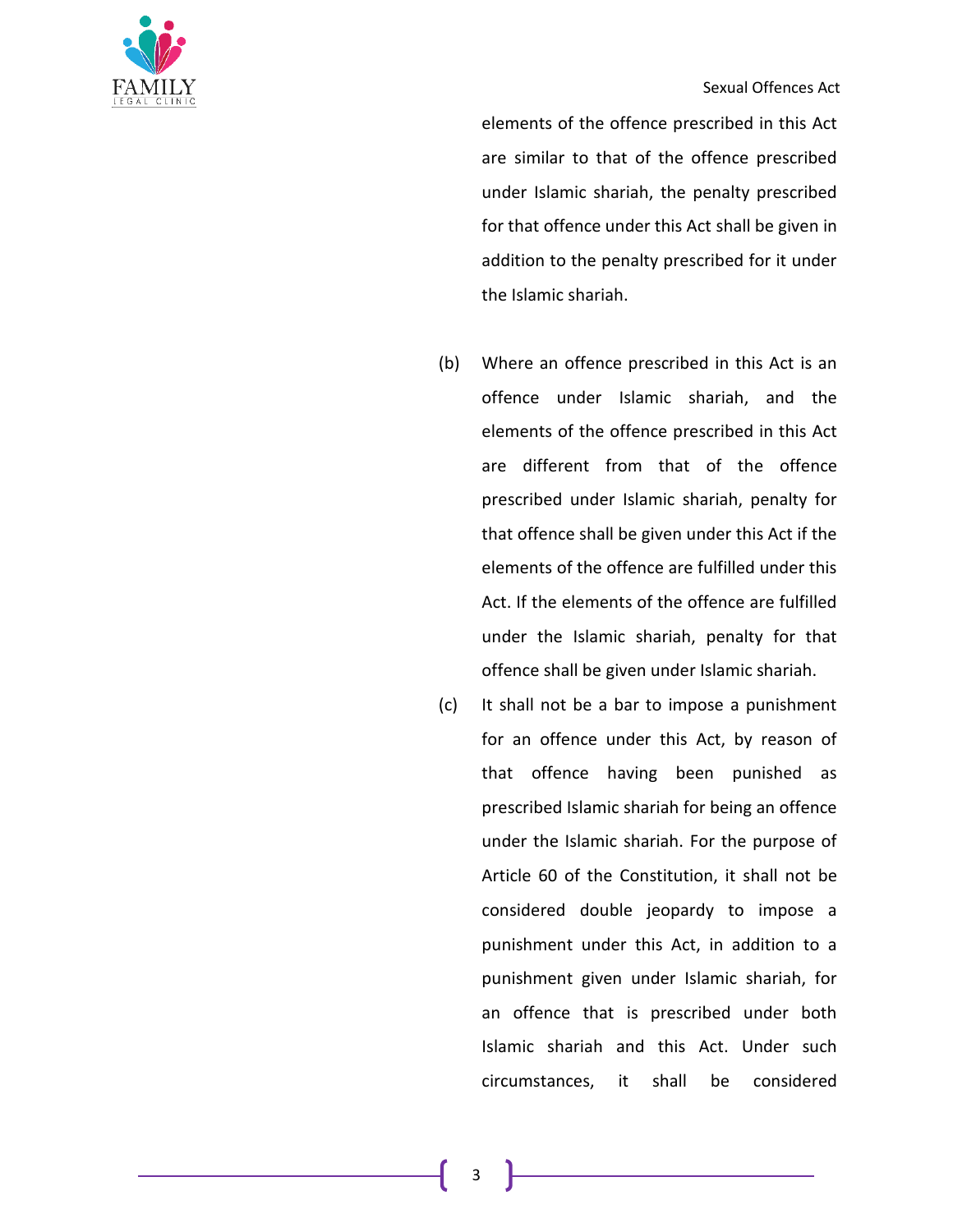obligatory to impose two punishments for one offence.

- (d) The principles stated in this Act shall be applicable where any principles stated in this Act, on its own or by its application conflicts or contradicts with a law in force prior to this Act, including Act number 12/2009 (Special Provision Act to Deal with Sexual Offenders of Children).
- *Definitions* **4.** (a) The main principles on which this Act is based, is stated in Chapter 2 of this Act.
	- (b) The definitions of important words and phrases contained in this Act is given in Section 69 of this Act.

### **CHAPTER 2**

### **DEFINITIONS AND TERMINOLOGY**

*Basis of the terms* **5.** The phrases given in Sections 6 through 13 of this Act are the main principles on which this Act is based. The principles have been provided in those Sections to maintain originality of this Act, and to facilitate fulfilment of the purpose of this Act. Every Section of this Act shall be read in a manner that would not narrow down those principles.

4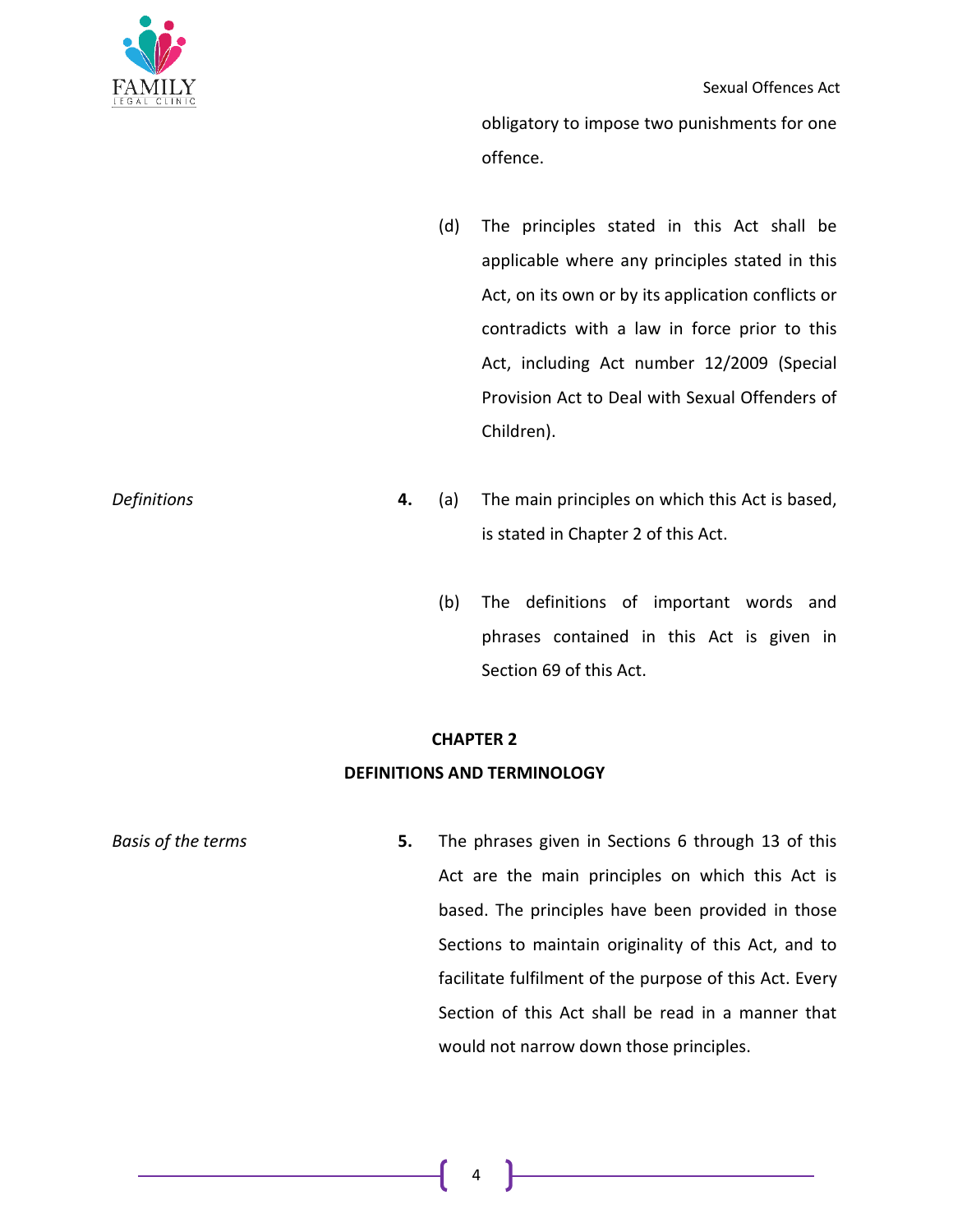- *Rape* **6.** "Rape" means the insertion, however minute, of a person's sexual organ into a sexual organ or an organ which is not a sexual organ of another person without consent, where the two persons are not married, and the exception stated in Section 20 of this Act is applicable.
- *Sexual injury* **7.** "Sexual Injury" means the insertion of any part of a person's body into a sexual organ or an organ which is not a sexual organ of another person without consent, and in a manner, which would not constitute it a Rape, where the two persons are not married. Or it is the insertion by a person of an object into a sexual organ or an organ which is not a sexual organ of another person without consent.
- *Sexual assault* **8.** "Sexual Assault" means the touching of a sexual organ of a person, with or without a sexual intent by another person, with or without the use of an object or a tool, without consent, and in a manner, which would not constitute it a Rape or Sexual Injury, where the two persons are not married. Or it is forcing a person to reveal his sexual organ without his consent. Or causing an injury to a person's sexual organ without his consent. Or causing any other degrading act on the sexual organ of a person's sexual organ without his consent.

*Sexual Act* **9.** "Sexual Act" means an act of *zinah* or fornication, or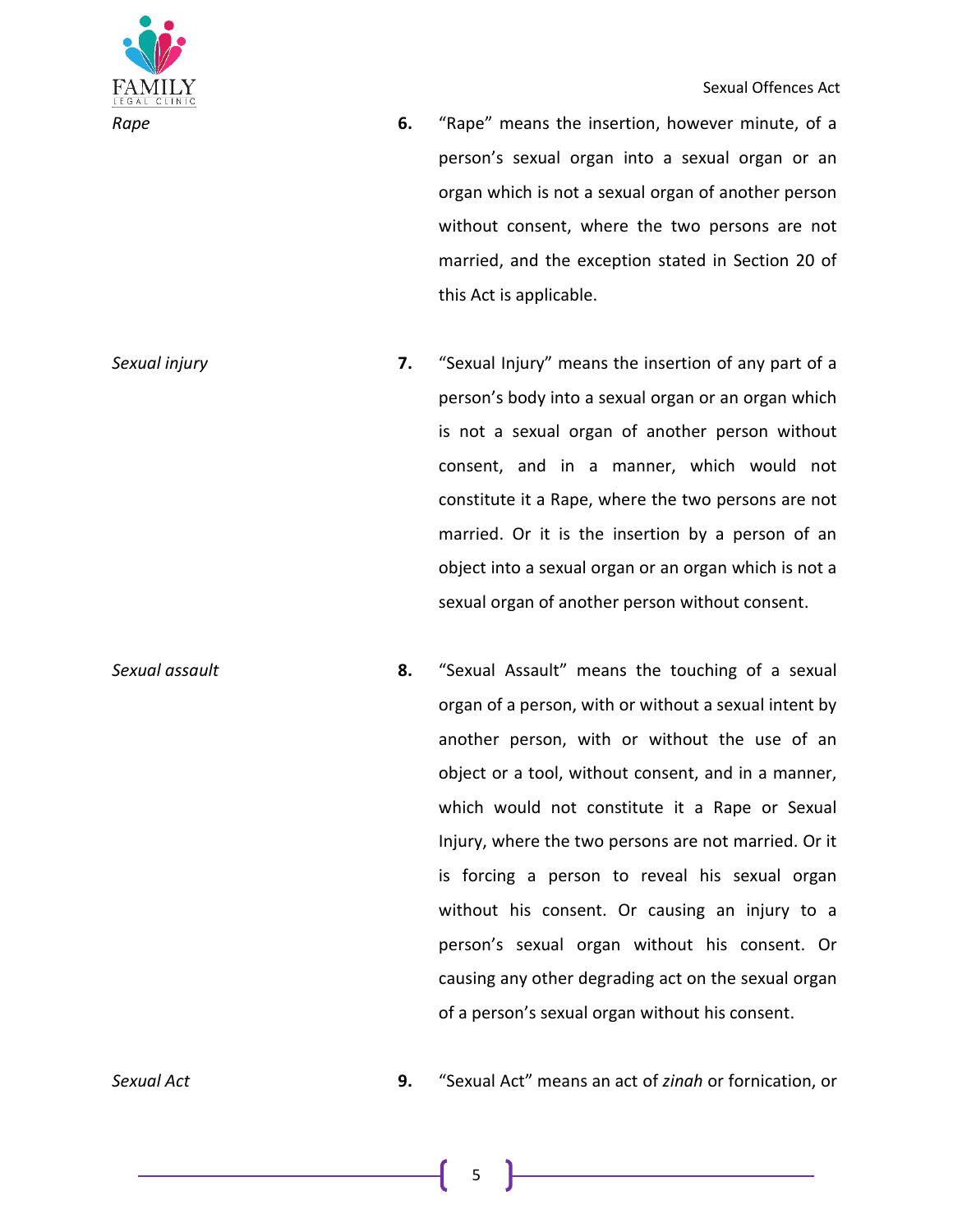

#### Sexual Offences Act

touching a person's sexual organ or committing other form of an act towards a person's sexual organ or any other organ, which by a reasonable standard is believed to have been committed with a sexual intention. Or the circumstances in which a person committed such an act can only be construed as having a sexual intention.

- *Sexual intent* **10.** "Sexual Intent" means the decision to do a certain act in order to satisfy one's carnal desires. Or an act done to attain a carnal desire.
- *Family* **11.** "Family" means persons related to another person in one of the following ways:
	- (a) children, step children, stepmother or stepfather; or
	- (b) mother, father, grandfather, grandmother, great-grandfather or great-grandmother; or
	- (c) siblings, maternal siblings or paternal siblings; or
	- (d) aunt, great-aunt, uncle or great-uncle; or
	- (e) siblings by virtue of sharing a wet-nurse; or
	- (f) sons-in-law, daughters-in-law, mothers-in-law or fathers-in-law; or
	- (g) any person whose guardianship has been legally assigned.
- *Consent* **12.** "Consent" means a person having the autonomy to choose what he wants in his own discretion. Or it is the liberty of a person to choose what he wants.

6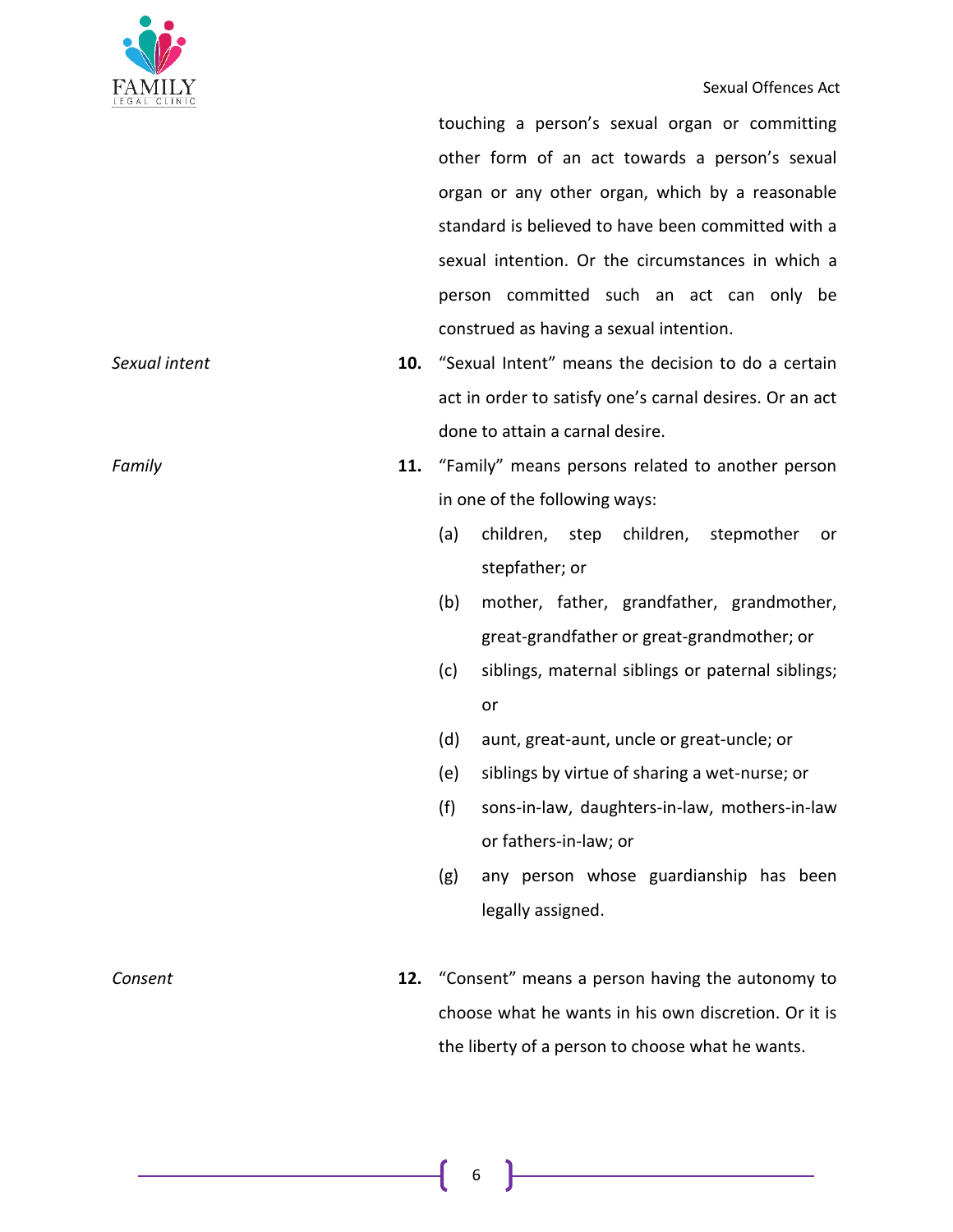

*Mahram* **13.** "*Mahram*" means a person in a prohibited degree of relationship, with whom one is prohibited from entering into marriage under Islamic Shariah.

## **CHAPTER 3 OFFENCES**

- *Offence of rape* **14.** (a) It shall be an offence to rape a person.
	- (b) For the purpose of the offence stated in subsection (a) of this Section, a person may not be deemed to have given consent under the following circumstances:
		- (1) consent obtained through violence or with the threat of death or violence against the victim, or consent obtained through threat of death or violence against a person in close relationship with the victim through either family or marriage; or
		- (2) consent obtained based on false facts, by misrepresentation; or
		- (3) consent obtained by deceiving the person as to that act in question; or
		- (4) consent obtained by deceiving the person as to his or her relationship with the offender.

(c) The offence stipulated in subsection (a) of this

7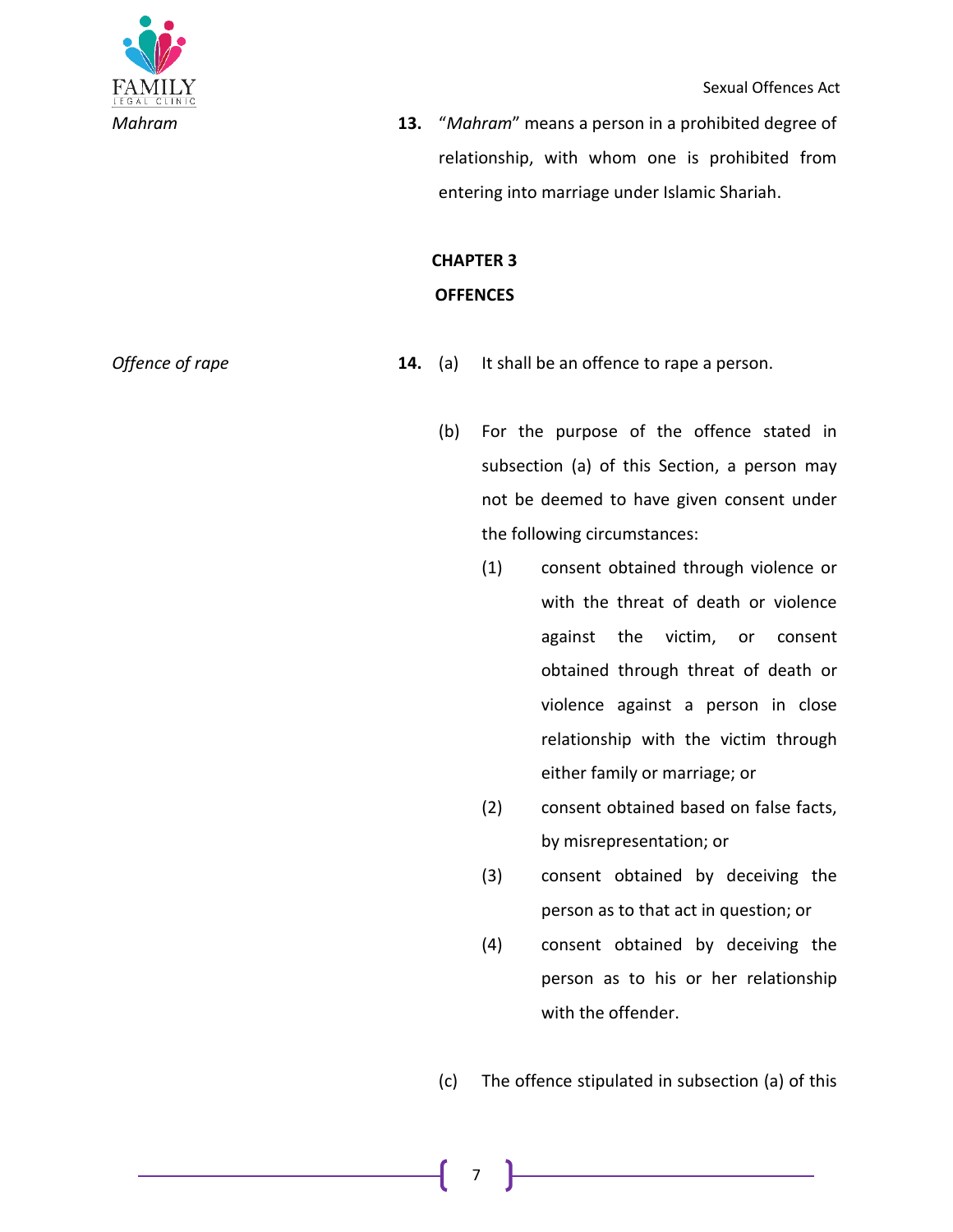

#### Sexual Offences Act

Section shall be punishable with imprisonment for a period between 20 and 25 years where a dangerous weapon was used during commission of the offence. Where the offence was committed in any other manner, it shall be punishable with imprisonment for a period between 15 and 20 years.

- *Offence of attempt to rape* **15.** (a) Attempting to rape a person, and aiding and abetting in the rape of a person shall be an offence.
	- (b) The offence stipulated in subsection (a) of this Section shall be punishable with imprisonment for a period between 10 and 15 years where a dangerous weapon was used during commission of the offence. Where the offence was committed in any other manner, it shall be punishable with imprisonment for a period between 7 and 10 years.

- *Offence of sexual injury* **16.** (a) It shall be an offence to inflict sexual injury on a person.
	- (b) For the purpose of the offence stated in subsection (a) of this Section, a person may not be deemed to have given consent under the following circumstances:
		- (1) consent obtained through violence or
		- 8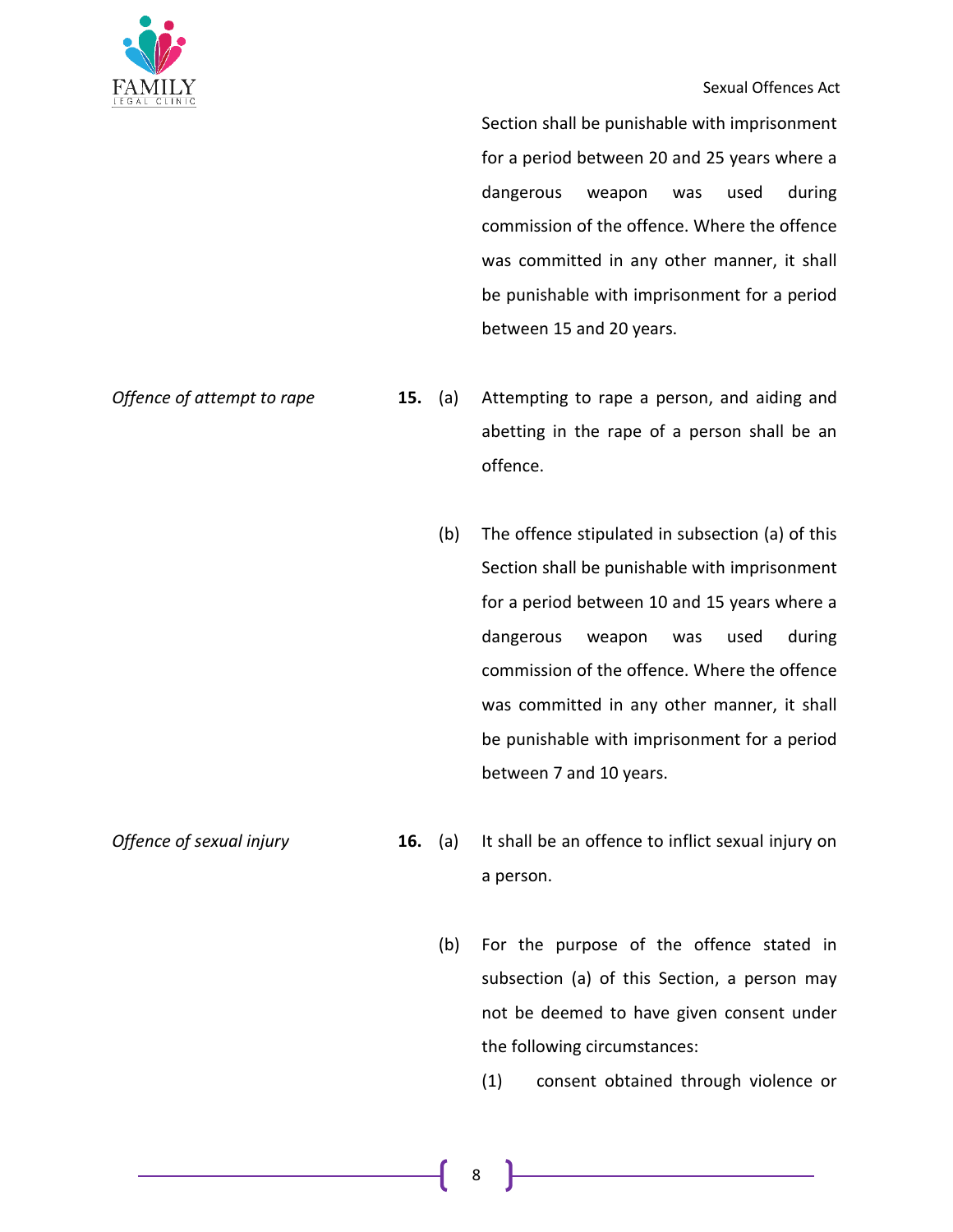

with the threat of death or violence against the victim, or consent obtained through threat of death or violence against a person in close relationship with the victim through either family or marriage; or

- (2) consent obtained based on false facts, by misrepresentation; or
- (3) consent obtained by deceiving the person as to that act in question; or
- (4) consent obtained by deceiving the person as to his or her relationship with the offender.
- (c) The offence stipulated in subsection (a) of this Section shall be punishable with imprisonment for a period between 10 and 15 years.

*Offence of attempt to cause sexual injury* **17.** (a) Attempting to inflict sexual injury on a person, and aiding and abetting in inflicting a sexual injury on a person shall be an offence.

- (b) The offence stipulated in subsection (a) of this Section shall be punishable with imprisonment for a period between 7 and 10 years.
- *Offence of sexual assault* **18.** (a) It shall be an offence to cause Sexual Assault on a person.

9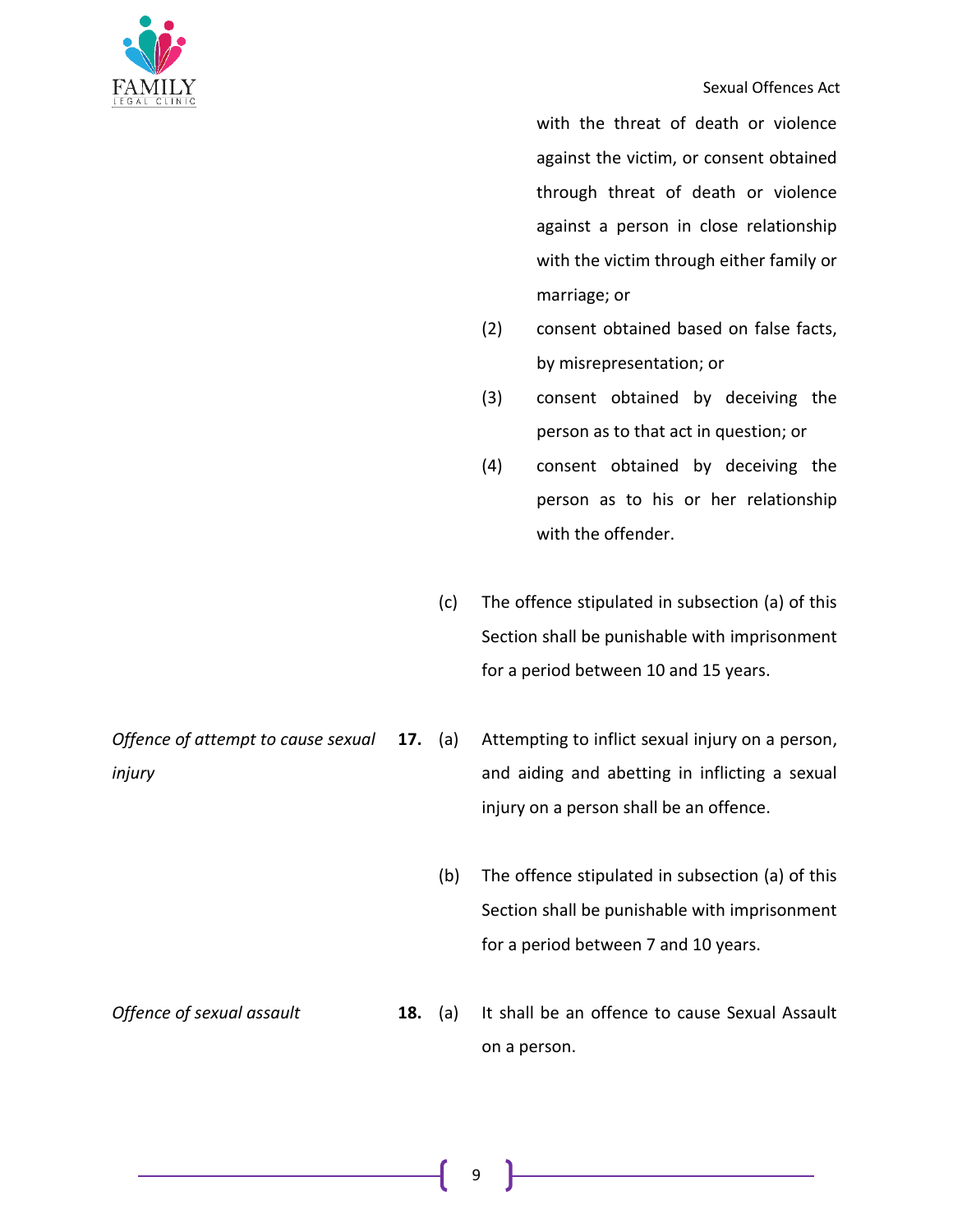

- (b) For the purpose of the offence stated in subsection (a) of this Section, a person may not be deemed to have given consent under the following circumstances:
	- (1) consent obtained through violence or with the threat of death or violence against the victim, or consent obtained through threat of death or violence against a person in close relationship with the victim through either family or marriage; or
	- (2) consent obtained based on false facts, by misrepresentation; or
	- (3) consent obtained by deceiving the person as to that act in question; or
	- (4) consent obtained by deceiving the person as to his or her relationship with the offender.
- (c) It shall be an exemption to the offence stipulated in subsection (a) of this Section to conduct a lawful search of a person's body, or for a licensed professional to touch a person's body with the hand or any other tool or device for a medical purpose, under circumstances that would refute existence of a Sexual Intent.
- (d) The offence stipulated in subsection (a) of this Section shall be punishable with imprisonment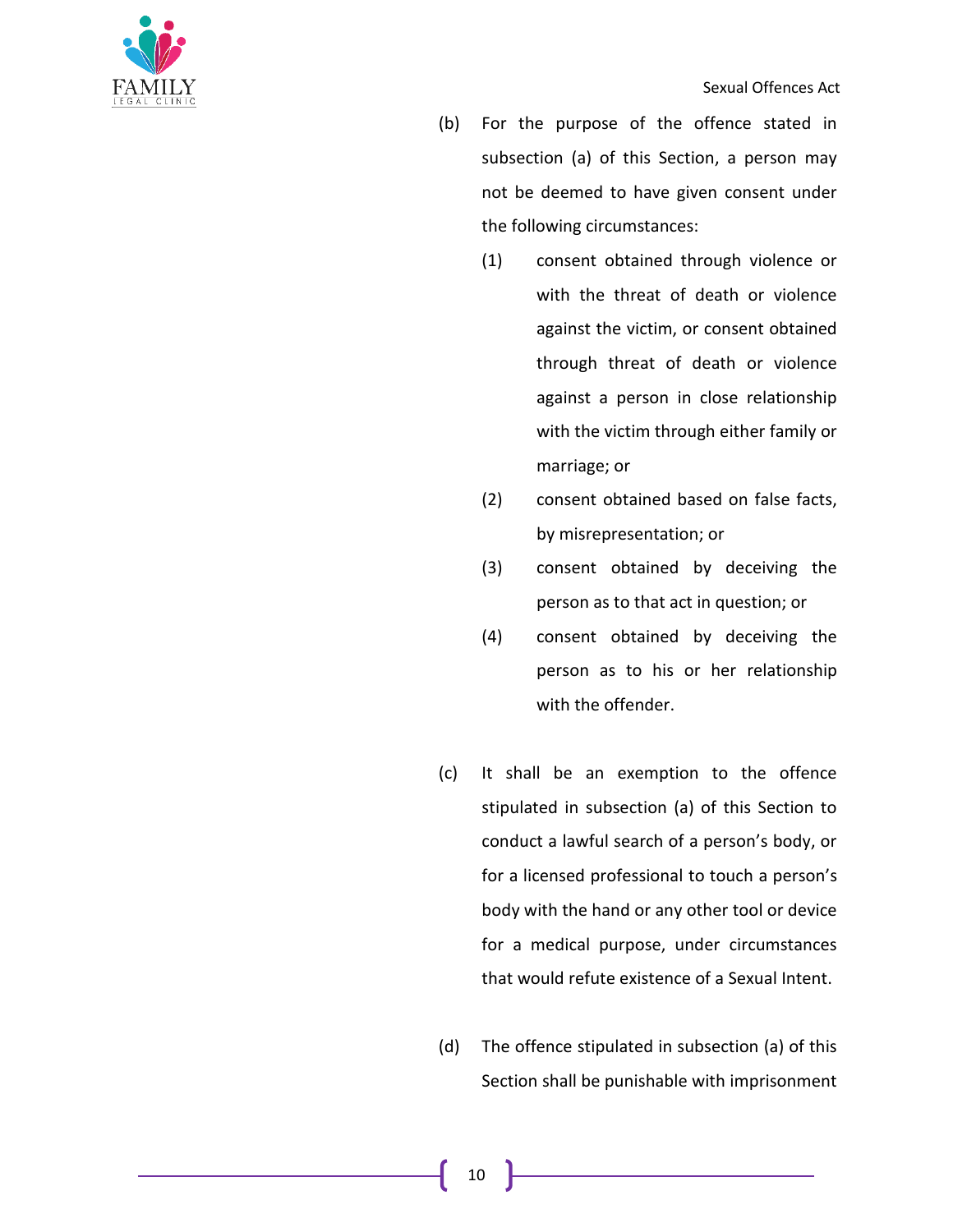

#### Sexual Offences Act

for a period between 7 and 10 years where a dangerous weapon was used during commission of the offence. Where the offence was committed in any other manner, it shall be punishable with imprisonment for a period between 3 and 7 years.

- *Offence of attempt to cause sexual assault* Attempting to cause Sexual Assault on a person, and aiding and abetting in causing Sexual Assault on a person shall be an offence.
	- (b) The offence stipulated in subsection (a) of this Section shall be punishable with imprisonment for a period between 3 and 7 years where a dangerous weapon was used during commission of the offence. Where the offence was committed in any other manner, it shall be punishable with imprisonment for a period between 1 and 3 years.
- *Offense of marital rape* **20.** (a) A husband having sexual intercourse with his wife without her consent shall be considered marital rape under the following exceptional circumstances, in spite of the fact that the offence of Rape stipulated in Section 14 of this Act is not applicable as between married persons under normal circumstances:
	- (1) the process of dissolution of marriage or *tafriq* being underway in the court,

11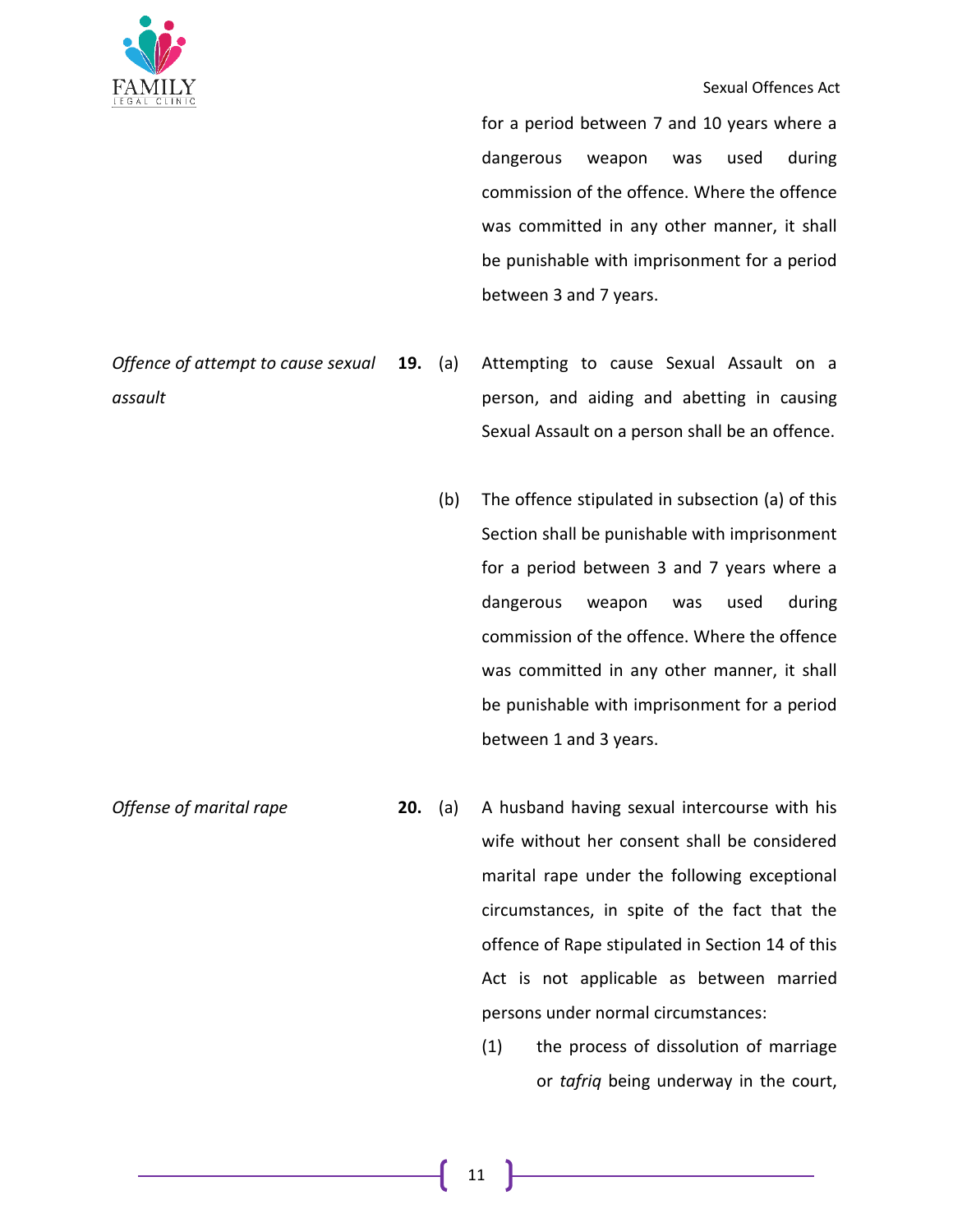

and hearings in the case having been concluded and the case being at the stage of delivering a verdict; or

- (2) an application for divorce by either party pending in court, and hearings in the case having been concluded and the case being at the stage of delivering a verdict; or
- (3) the husband having sexual intercourse with the wife, while suffering from a dangerous sexually transmitted disease, with the intent of transmitting the disease to the wife; or
- (4) the husband and wife living separately under an agreement between them, even though they are not divorced.
- (b) For the purpose of the offence stated in subsection (a) of this Section, the wife may not be deemed to have given consent under the following circumstances:
	- (1) consent obtained through violence or with the threat of death or violence against the victim, or consent obtained through threat of death or violence against a person in close relationship with the victim through either family or marriage; or
	- (2) consent obtained based on false facts,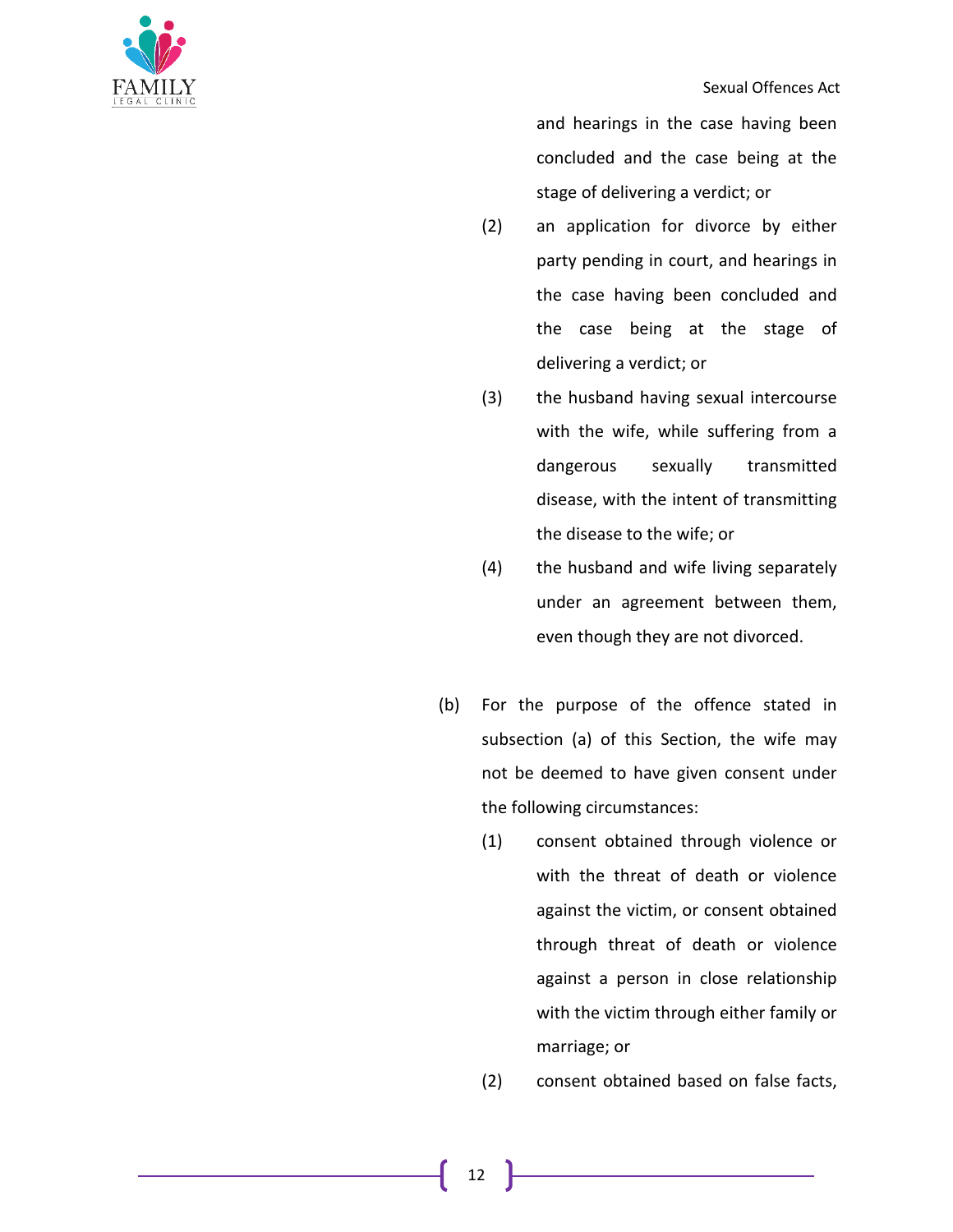

by misrepresentation; or

- (3) consent obtained by deceiving the person as to that act in question.
- (c) The offence stipulated in subsection (a) of this Section shall be punishable with imprisonment for a period between 3 and 5 years where a dangerous weapon was used during commission of the offence. Where the offence was committed in any other manner, it shall be punishable with imprisonment for a period between 1 and 3 years.
- (d) The marriage between two persons, its legal status, their children, or children that have been conceived, and their status, or their matrimonial property or its status shall not be affected for the sole reason of the husband being convicted for the offence stipulated in subsection (a) of this Section during the subsistence of their marriage.
- *Offence of sexual act with a Mahram*
- **21.** (a) Where a person performs a Sexual Act with a Mahram with the consent of both parties, both parties have committed an offence.
	- (b) A person commits an offence where he performs a Sexual Act with a Mahram without the consent of that Mahram.

13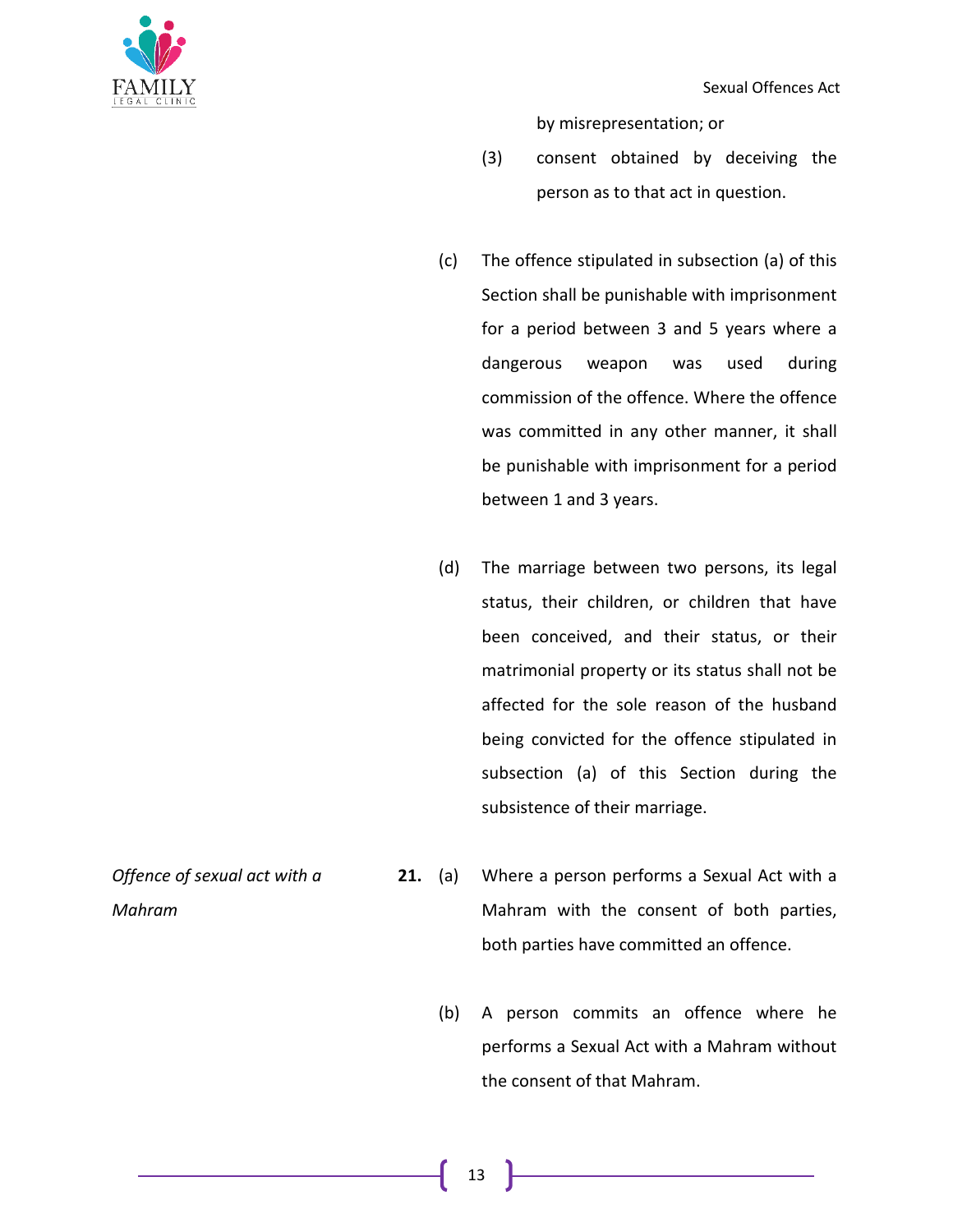

- (c) The offence stipulated in subsection (a) of this Section shall be punishable with imprisonment for a period between 10 and 15 years.
- (d) The offence stipulated in subsection (b) of this Section shall be punishable with imprisonment for a period between 15 and 25 years.
- *Offence of attempt to perform sexual act with a Mahram* **22.** (a) Attempting to perform a Sexual Act with a Mahram, and aiding and abetting in performing a Sexual Act on a Mahram shall be an offence.
	- (b) The offence stipulated in subsection (a) of this Section shall be punishable with imprisonment for a period between 7 and 10 years.

*Offence of failure to report* **23.** (a) It shall be an offence to not to report to the Police or Family Protection Authority of a person who committed, commits or has committed a Sexual Act with a Mahram, while having knowledge of it.

> (b) The offence stipulated in subsection (a) of this Section shall be punishable with imprisonment for a period not exceeding 6 months.

*Offence of sodomy* **24.** (a) Where a person performs a Sexual Act with a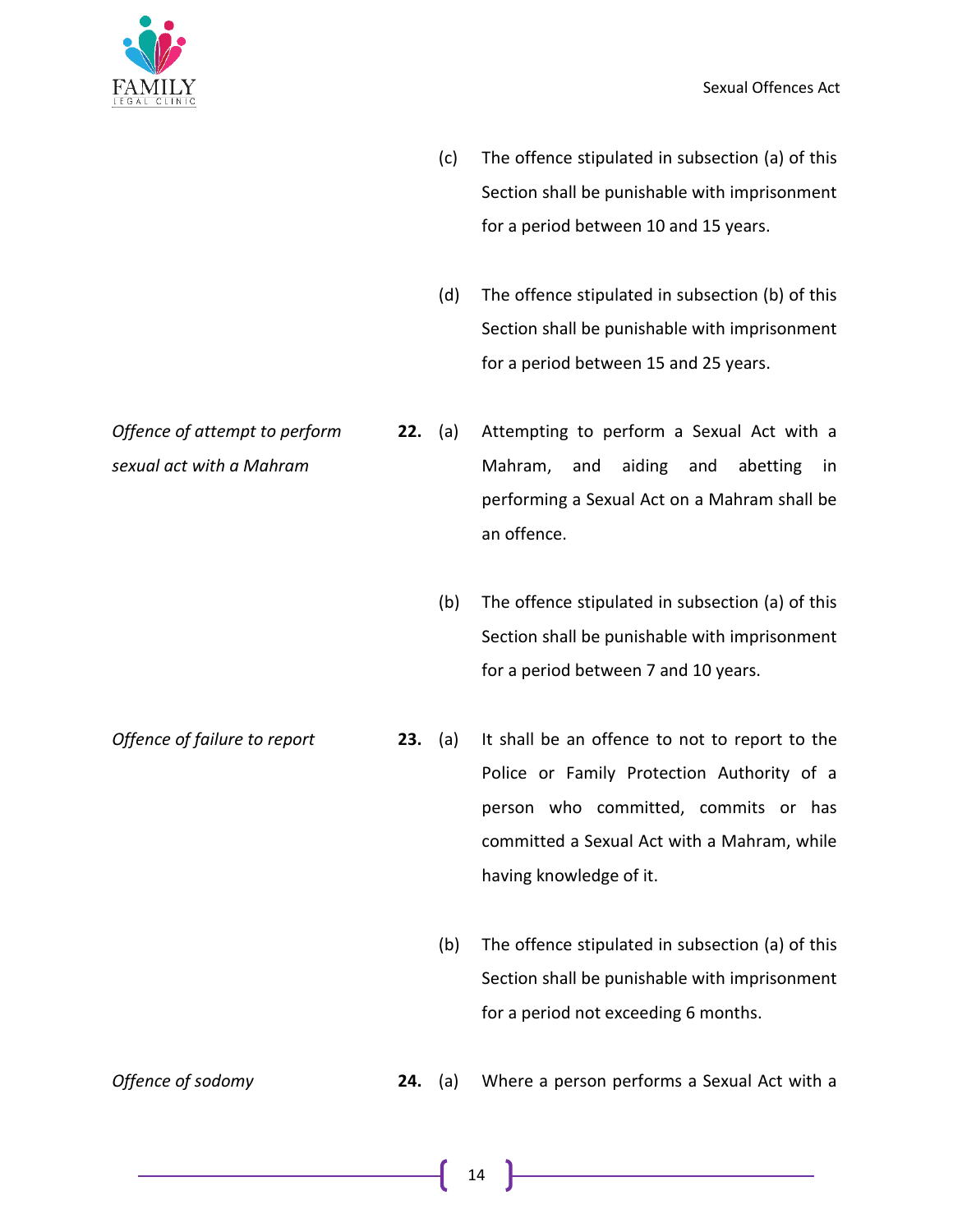*animal*

person of the same gender, with the consent of both parties, both parties have committed an offence.

- (b) A person commits an offence where he performs a Sexual Act with a person of the same gender without the consent of that other person.
- (c) The offence stipulated in subsection (a) of this Section shall be punishable with imprisonment for a period between 5 and 7 years.
- (d) The offence stipulated in subsection (b) of this Section shall be punishable with imprisonment for a period between 7 and 10 years.

*Offence of sexual act with an*  **25.** (a) A person commits an offence if he commits a Sexual Act with an animal which is alive or dead.

- (b) The offence stipulated in subsection (a) of this Section shall be punishable with imprisonment for a period between 5 and 7 years.
- *Offence of sexual act with a cadaver* **26.** (a) A person commits an offence if he performs a Sexual Act with a cadaver.
	- (b) The offence stipulated in subsection (a) of this
		- 15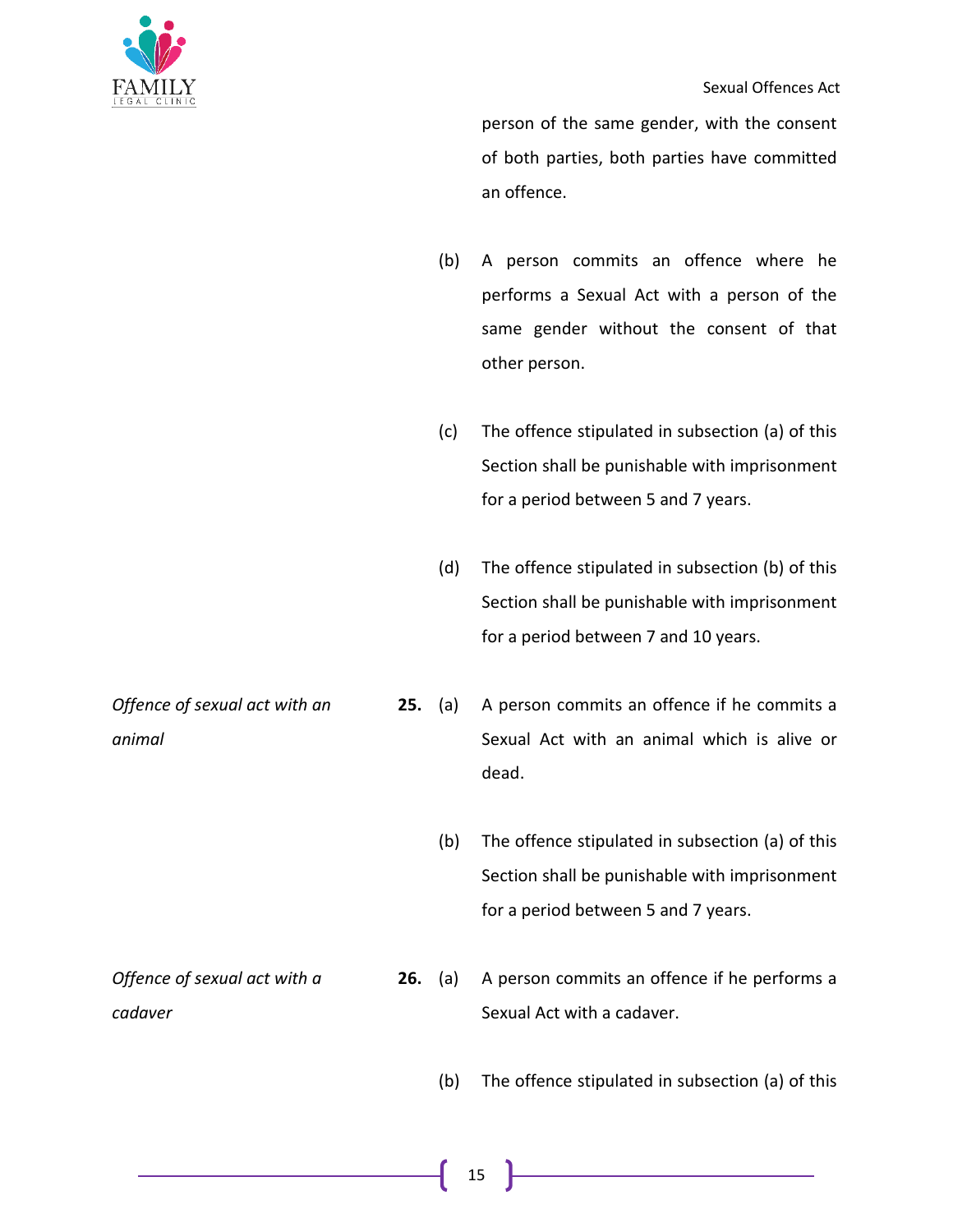

Section shall be punishable with imprisonment for a period between 20 and 25 years.

- *Offence of zinah* **27.** (a) A person commits an offence if he performs sexual intercourse out of wedlock.
	- (b) The offence stipulated in subsection (a) of this Section shall be punishable with flogging of 100 lashes, and imprisonment for a period between 1 and 3 years.
- *Offence of sexual act with a person with disability* A person commits an offence if he performs a Sexual Act with a person with mental disability, with the knowledge that the other person is incapable of giving consent to the act, or understanding the nature of the act being carried out, or that the other person has no means of giving consent to a sexual act by reason of the mental disability.
	- (b) For the purpose of this Act, a person with mental disability shall not be deemed capable of doing the following:
		- (1) understanding the nature of the act being carried out;
		- (2) making an autonomous decision whether or not to do an act;
		- (3) the ability to relate what happened to another person.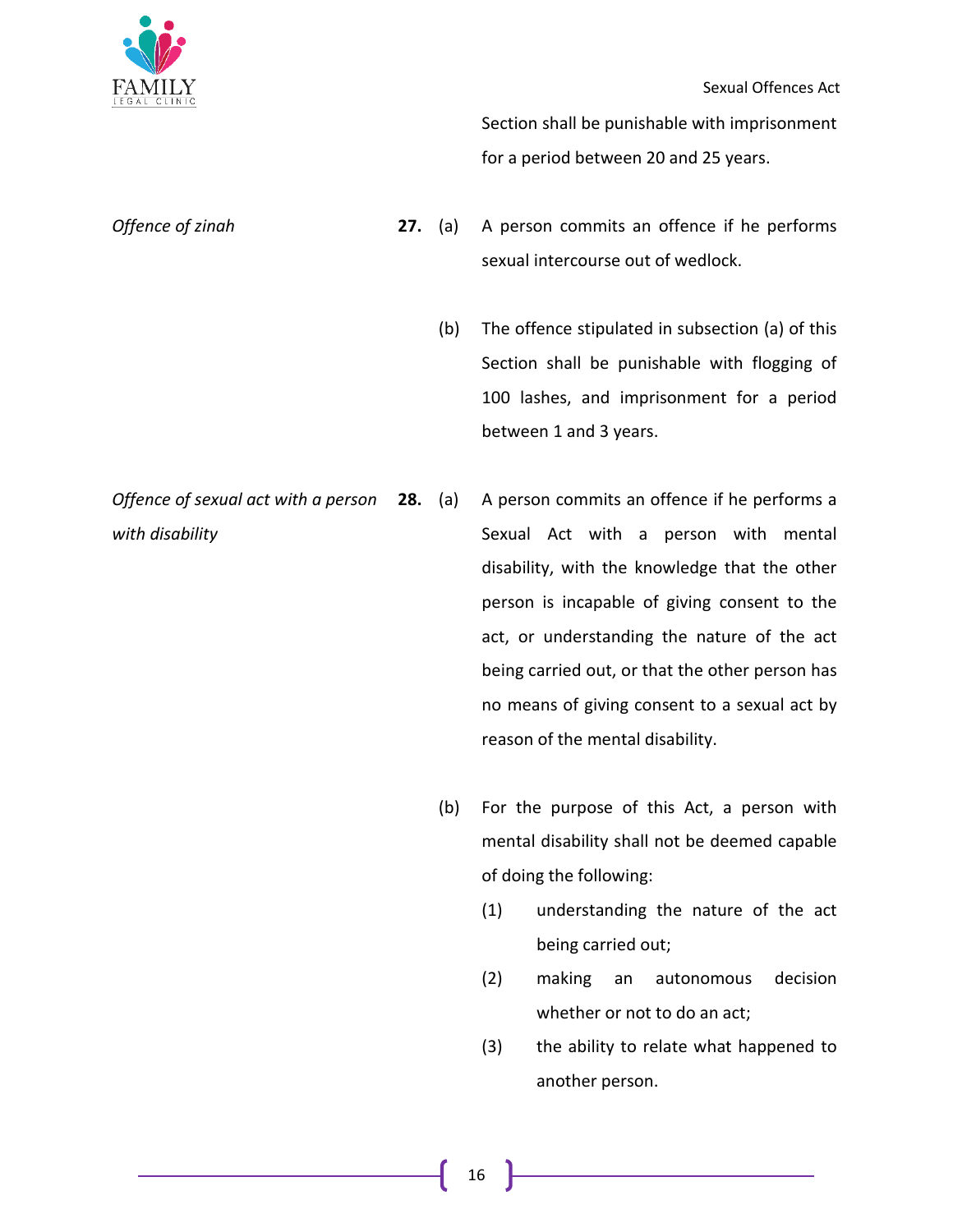

(c) The offence stipulated in subsection (a) of this Section shall be punishable with imprisonment for a period between 15 and 20 years.

- *Offense of prostitution* **29.** (a) It shall be an offence for a person to engage in prostitution in the Maldives, or for a Maldivian to engage in prostitution abroad.
	- (b) It shall be an offence for a person to engage another person in prostitution in the Maldives, or for a Maldivian to engage another person in prostitution abroad or aiding and abetment thereof.
	- (c) The offence stipulated in subsection (a) of this Section shall be punishable with imprisonment for a period not exceeding 7 years.
	- (d) The offence stipulated in subsection (b) of this Section shall be punishable with imprisonment for a period between 7 and 15 years.
- *Engaging a person for prostitution* **30.** (a) It shall be an offence for a person in Maldives, or for a Maldivian abroad to look after or provide for a person to and with the intent of offering that person for prostitution.
	- (b) The offence stipulated in subsection (a) of this Section shall be punishable with imprisonment
		- 17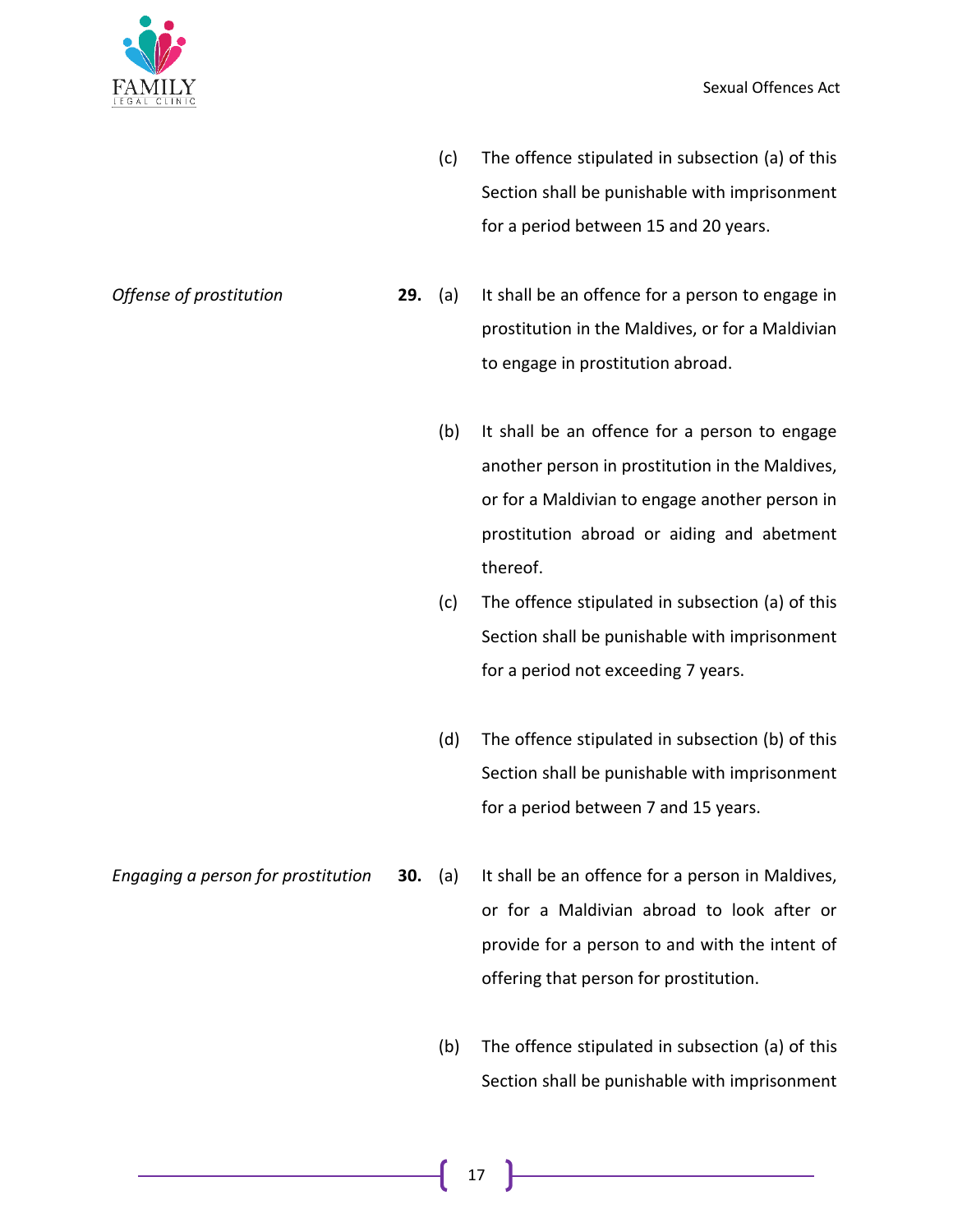



for a period between 7 and 15 years.

- **31.** (a) Trafficking a person into the Maldives with the knowledge that the person is coming or is being brought for the purpose of prostitution or aiding and abetment thereof is an offence.
	- (b) Trafficking a person from one island to another within the Maldives with the knowledge that the person is being trafficked for the purpose of prostitution or aiding and abetment thereof is an offence.

*Trafficking a person for prostitution*

- (c) Trafficking a person out of the Maldives with the knowledge that the person is going or is being sent for the purpose of prostitution or aiding and abetment thereof is an offence.
- (d) The offences stipulated in subsections (a), (b) and (c) of this Section shall be punishable with imprisonment for a period between 7 and 10 years.
- *Offence of using revenue from prostitution* **32.** (a) It shall be an offence for a person who engages another person in prostitution to live off of the revenue generated from engaging another person in prostitution.
	- (b) It shall be an offence for a person to use the
		- 18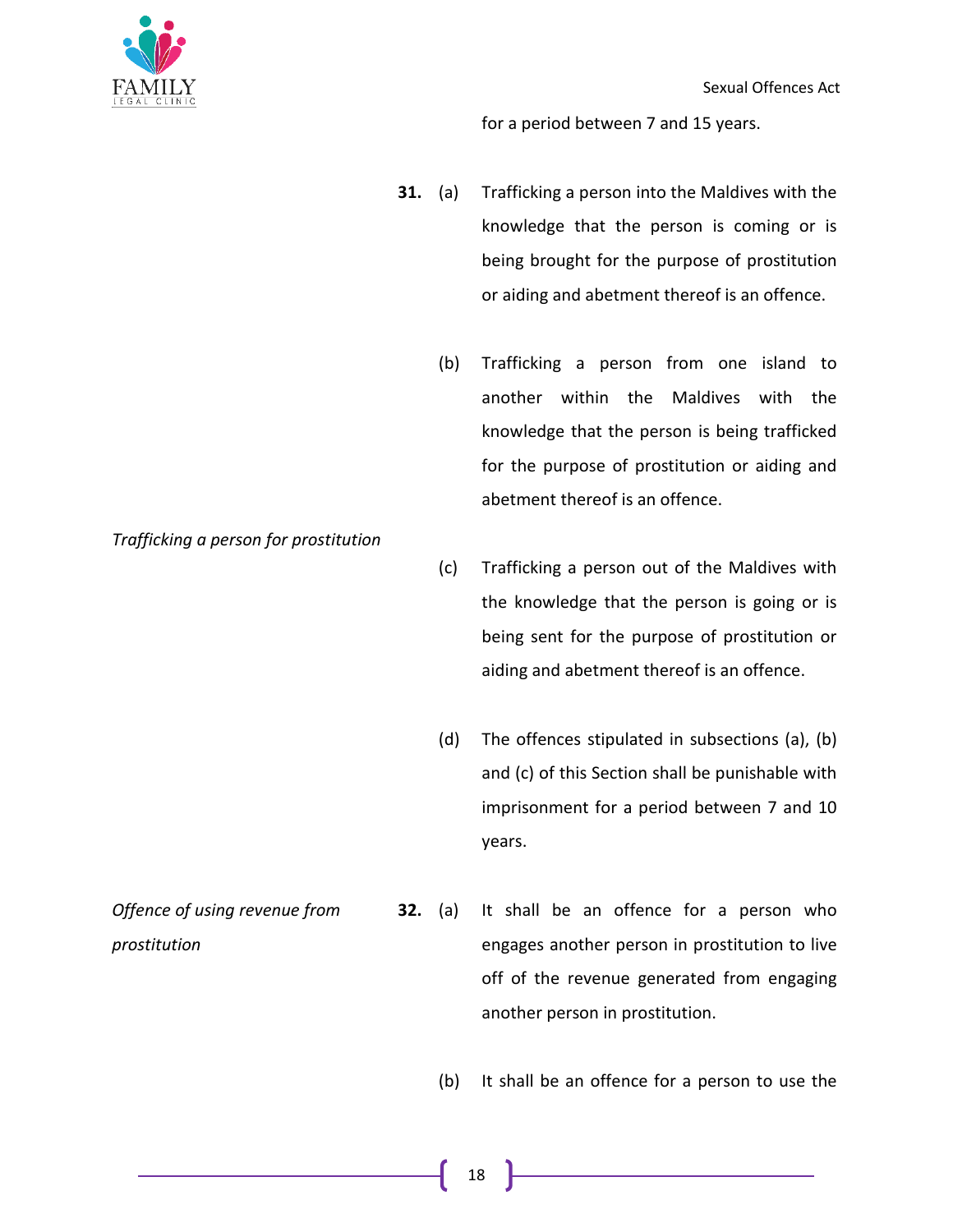

revenue generated from prostitution, with the knowledge that he is living off of revenue generated from engaging another person in prostitution.

- (c) It shall be an offence to continue living in a place without informing the relevant State institution, with the knowledge that the house, place or a part thereof is being used to operate a brothel.
- (d) The offences stipulated in subsections (a), (b) and (c) of this Section shall be punishable with a fine of an amount between 25,000 Rufiyaa and 75,000 Rufiyaa, or imprisonment for a period not exceeding 3 years.
- (e) Where the court determines that any money or property have been acquired through commission of an offence stipulated in subsections (a) or (b) of this Section, such money or property will be acquired by the State.

*Offence of setting up a brothel* **33.** (a) It shall be an offence to set-up, maintain, manage a brothel or take part in any such activity.

(b) The offence stipulated in subsections (a) of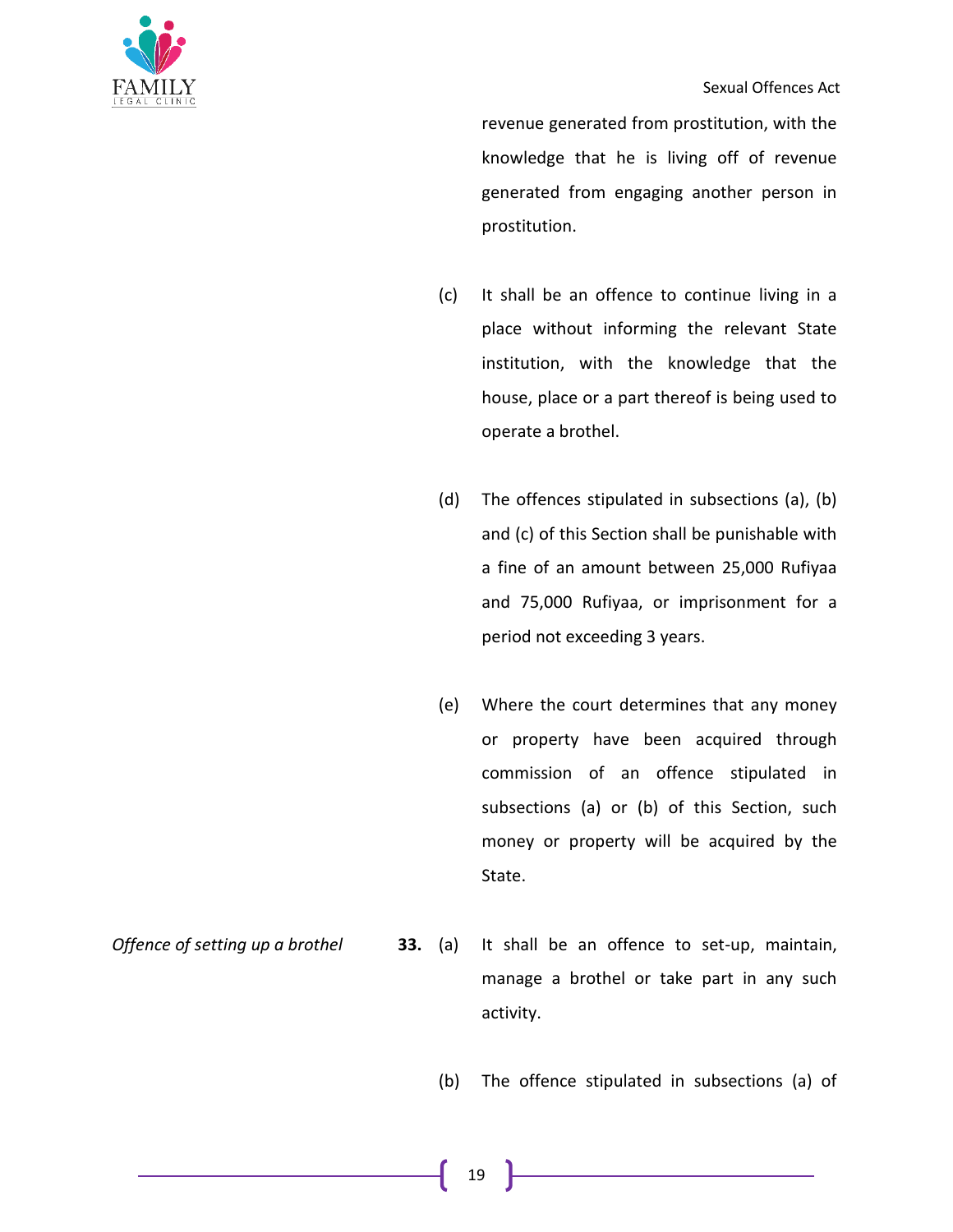

this Section shall be punishable with imprisonment for a period not exceeding 5 years.

*Offence of intimidation* **34.** (a) It shall be an offence for a person in Maldives, or for a Maldivian abroad to force a person to perform a Sexual Act with him or with another person by threat or intimidation. Aiding and abetting a person to commit such an act shall also be an offence.

- (b) The offence stipulated in subsection (a) of this Section shall be punishable with imprisonment for a period between 5 and 7 years.
- *Offence of blackmail* **35.** (a) It shall be an offence to blackmail a victim or a family member of a victim pursuant to rape, sexual injury, sexual assault, or a sexual act.
	- (b) The offence stipulated in subsection (a) of this Section shall be punishable with imprisonment for a period between 3 and 5 years.
- *Offence of misrepresentation* **36.** (a) It shall be an offence for a person in Maldives, or for a Maldivian abroad to compel a person to perform sexual act with him or with another person by misrepresentation or by omission of facts.
	- (b) The offence stipulated in subsection (a) of this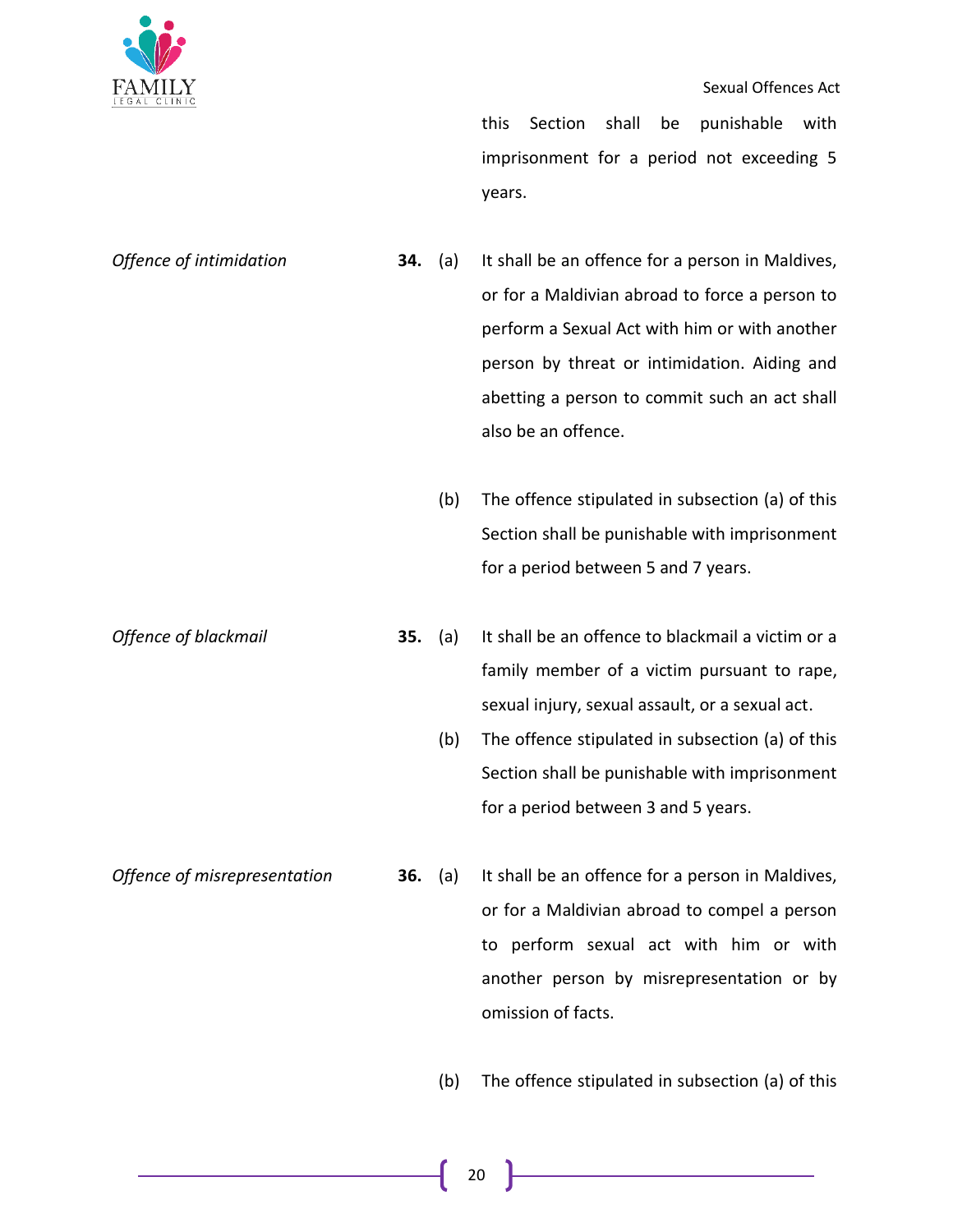

Section shall be punishable with imprisonment for a period between 5 and 7 years.

*Offence of forced intoxication* **37.** (a) Intoxicating a person with any substance amounting to liquor or drugs as prescribed in Law No 17/2011 (Drugs Act) so as to inhibit the person's own control of body or to make a person to go into a state of unawareness so as to enable or to make the person perform a sexual act shall be an offence.

(b) The offence stipulated in subsection (a) of this Section shall be punishable with imprisonment for a period between 10 and 15 years.

*Forcing upon another person to perform a sexual act*

- **38.** (a) It shall be an offence to perform a sexual act with a person by forcing oneself on to the other person where the other person has lost his mental faculties, is in a state of insanity, or has no power to physically defend himself.
	- (b) The offence stipulated in subsection (a) of this Section shall be punishable with imprisonment for a period between 10 and 15 years.

*Offence of abduction* **39.** (a) It shall be an offence to abduct a person from his guardians, or family members, or husband, or wife, or people with who he lives, and take him to another place, or place him elsewhere, or detain him without his consent, with the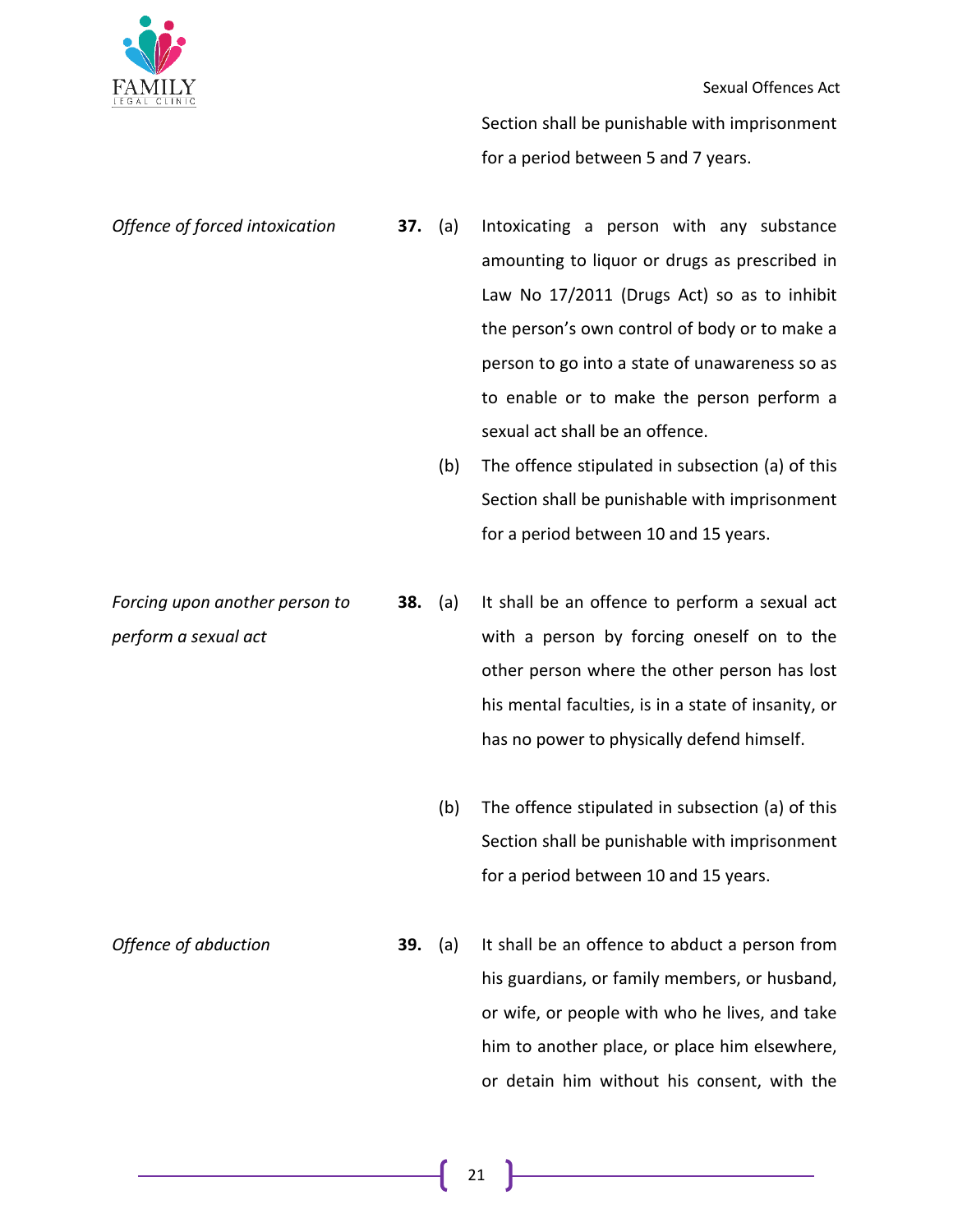

intent of doing any of the following:

- (1) rape; or
- (2) cause a sexual injury; or
- (3) cause a sexual assault; or
- (4) perform a sexual act; or
- (5) force him to have sexual intercourse out of wedlock with another person; or
- (6) cause him a sexual injury by another person; or
- (7) cause him a sexual assault by another person.
- (b) The offence stipulated in subsection (a) of this Section shall be punishable with imprisonment for a period between 7 and 10 years.
- *Offence of detention* **40.** (a) It shall be an offence to keep a person in a certain place or to detain a person by prohibiting his movements without his consent, for the purpose of rape, causing him sexual injury or sexual assault.
	- (b) The offence stipulated in subsection (a) of this Section shall be punishable with imprisonment for a period between 7 and 10 years.
	- (c) For the purpose of subsection (a) of this Section, a person under the following circumstances shall be considered as being kept in a place against his will:
		- (1) being detained in a place; or

22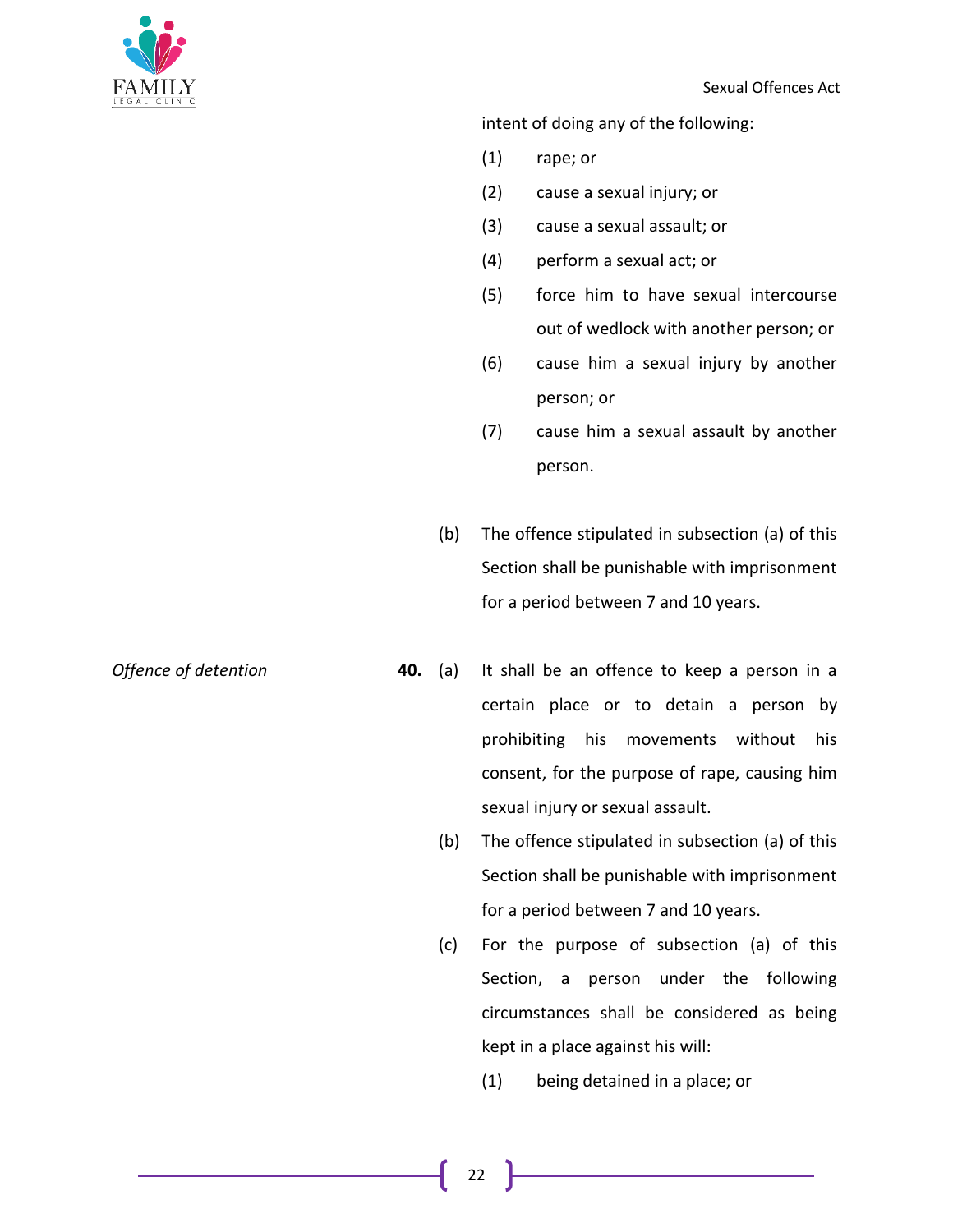

- (2) being kept in a place in a manner that will not allow him to make any movements; or
- (3) there being no freedom for him to go out of the place on his own volition; or
- (4) there is the possibility for him to free himself from the place of detention upon the fulfillment of condition of either removing and leaving his clothes behind or leaving behind his property or any other thing he has with him; or
- (5) where he is given the choice to leave only upon leaving something behind without which he cannot leave.
- (d) Where an offence provided in subsection (a) of this Section takes places, it shall not be a reason to bring any criminal or civil charges against the person detained, for using someone else's clothes or using something that belongs to someone else to cover his body in order to escape to safeguard himself.
- *Offence of compelling a person to*  **41.** (a) A person commits an offence if he compels another person to take part in a sexual act with him, without the other person's consent.
	- (b) The offence stipulated in subsection (a) of this Section shall be punishable with imprisonment for a period between 3 and 5 years.
- *participate in a sexual act*

23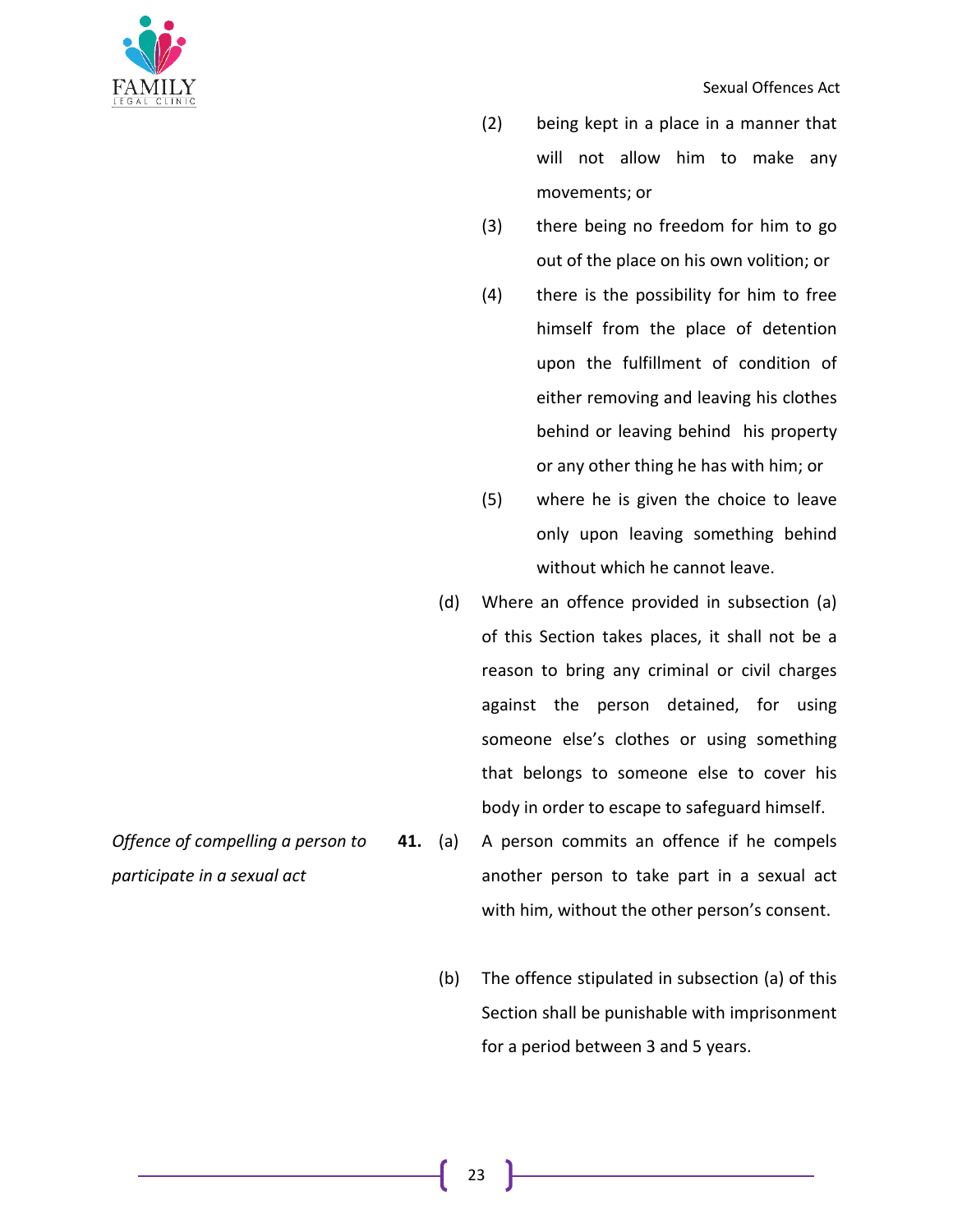

#### Sexual Offences Act

- **42.** (a) A person commits an offence if he forces another person to watch a sexual act being performed, or shows another person a picture, video, image of a video, film, or an image of a film depicting a sexual act or listen to the sound of such an act being performed.
	- (b) The offence stipulated in subsection (a) of this Section shall be punishable with imprisonment for a period between 1 and 3 years.
- *Production of pornography* **43.** (a) A person commits an offence if he produces pornography.
	- (b) It shall be an offence for a person to publish through any medium, the pornography produced pursuant to the offence stipulated in subsection (a) of this Section.
	- (c) The offence stipulated in subsection (a) of this Section shall be punishable with imprisonment for a period between 1 and 3 years.
	- (d) The offence stipulated in subsection (b) of this Section shall be punishable with imprisonment for a period between 3 and 5 years.
- *Offence of forcing to produce pornography* **44.** (a) A person commits an offence if he compels another person to participate in production of

*Forcing a person to watch a sexual act*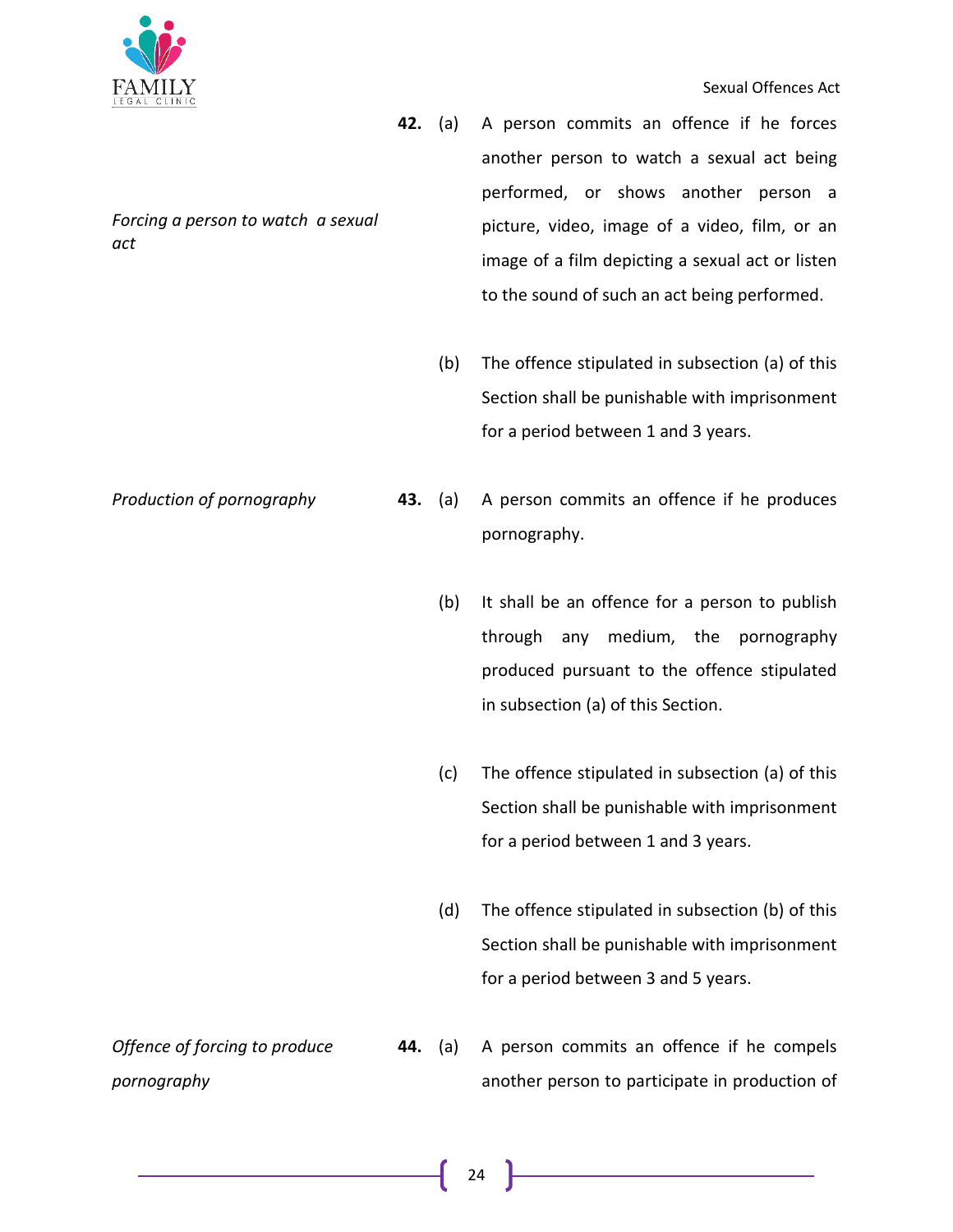pornography without his consent, or if he produces pornography that shows a sexual organ of the other person.

- (b) It shall be an offence for a person to publish through any medium, the pornography produced pursuant to the offence stipulated in subsection (a) of this Section.
- (c) The offence stipulated in subsection (a) of this Section shall be punishable with imprisonment for a period between 5 and 7 years.
- (d) The offence stipulated in subsection (b) of this Section shall be punishable with imprisonment for a period between 15 and 20 years.
- **45.** (a) It shall be an offence to produce pornography of a person by forcing or controlling him, or by forcing him to participate in production of pornography.
	- (b) It shall be an offence for a person to publish through any medium, the pornography produced pursuant to the offence stipulated in subsection (a) of this Section.
	- (c) The offence stipulated in subsection (a) of this Section shall be punishable with imprisonment

*Offence of forcing to produce pornography*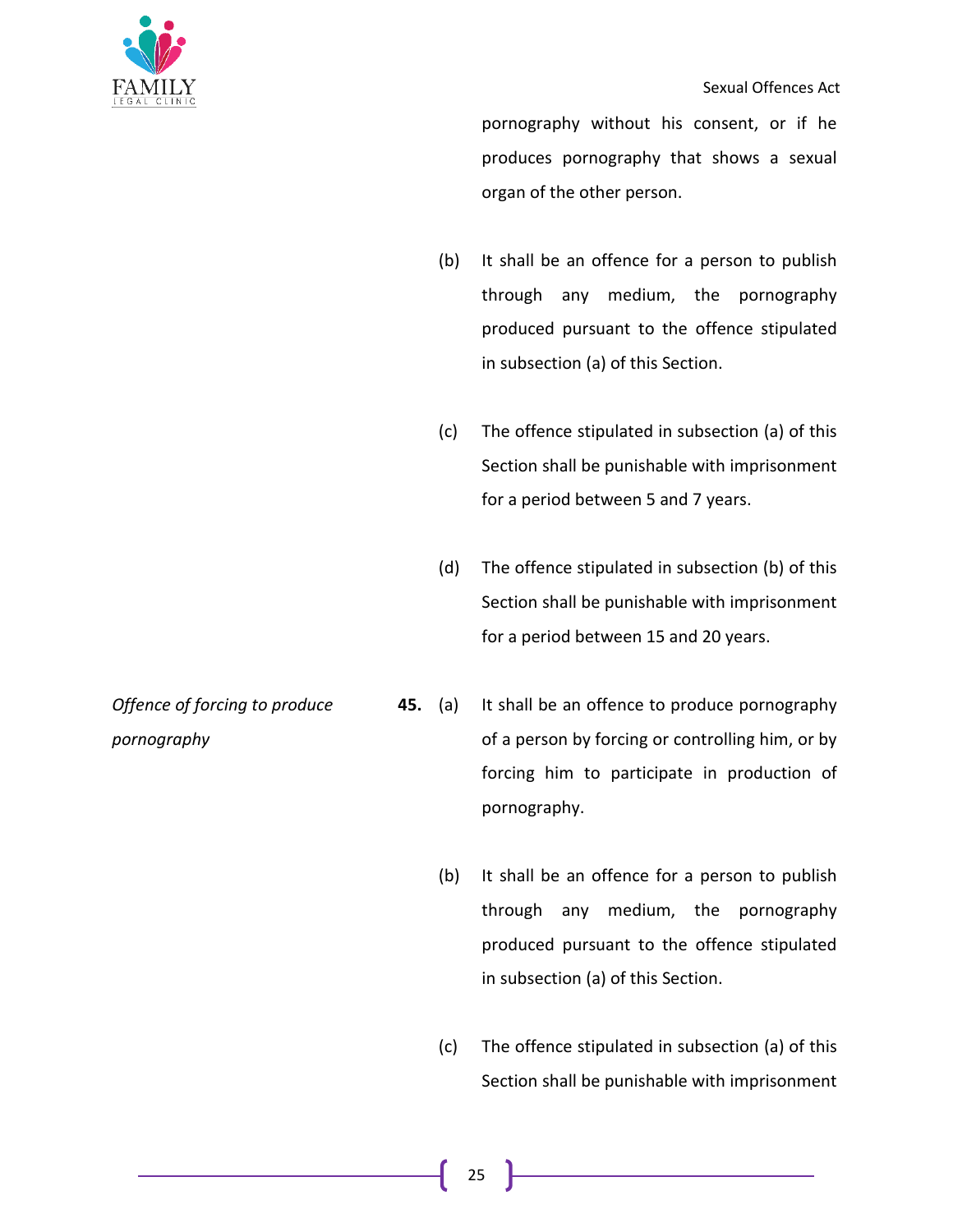

for a period between 7 and 10 years.

(d) The offence stipulated in subsection (b) of this Section shall be punishable with imprisonment for a period between 20 and 25 years.

*Multiple perpetrators* **46.** Where an offence stipulate in this Act was perpetrated against a person by more than one perpetrator conspiring with the same intent and purpose, every perpetrator involved shall be deemed to have committed offence individually. Each perpetrator shall be individually subjected to the punishment stipulated in this Act for such an offence, despite the fact that their roles in commission of the offence may vary.

### **CHAPTER 4**

### **REGISTRY**

- *Sex offenders' registry* **47.** (a) Family Protection Authority, under the guidance of the Minister shall keep and maintain a registry entitled "Registry of Sex Offenders" consisting of details of offenders who have been convicted of the following offences out of the offences stipulated in this Act:
	- (1) offence of Rape stipulated in Section 14 of this Act;
	- (2) offence of attempt to Rape stipulated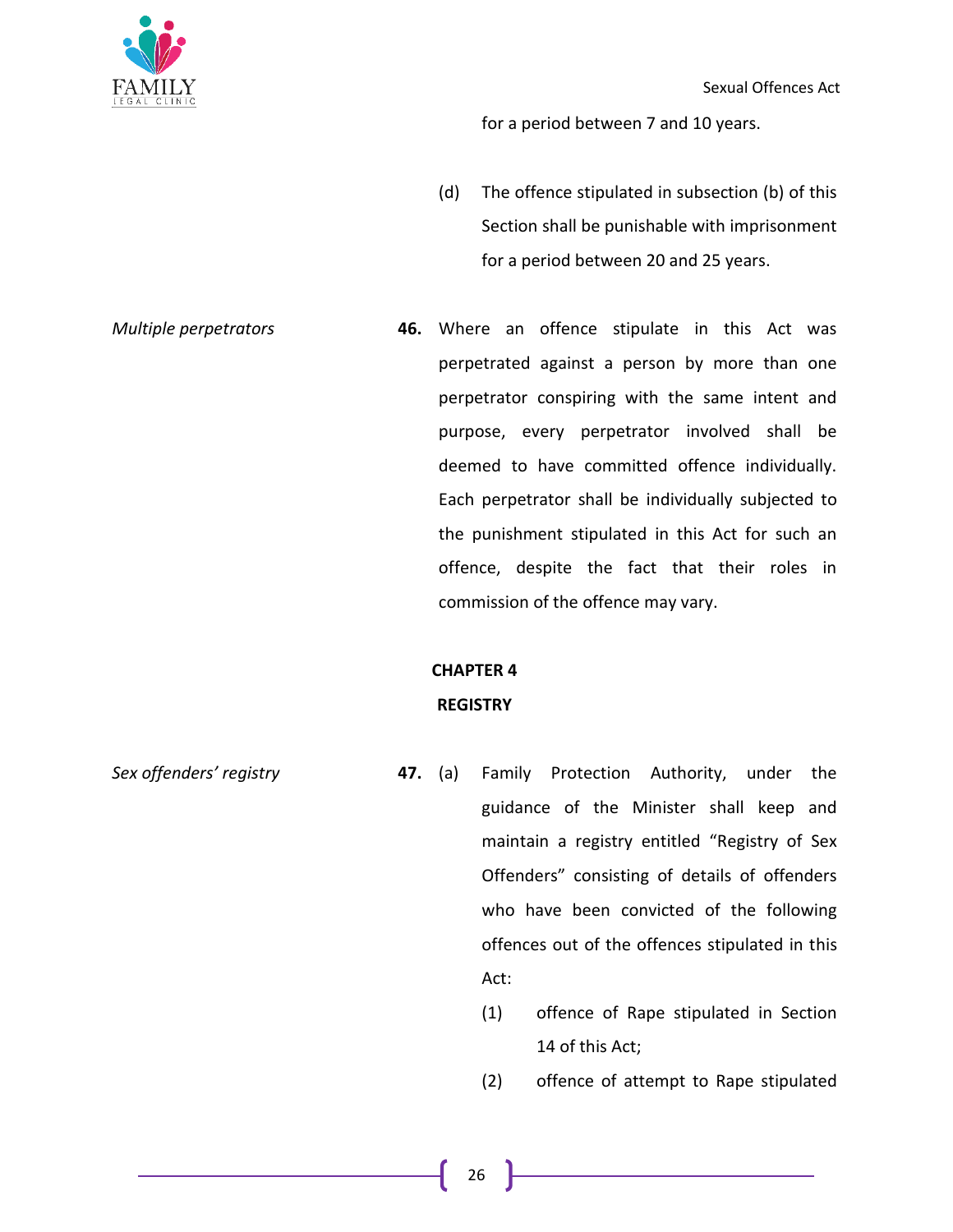

in Section 15 of this Act;

- (3) offence of Sexual Injury stipulated in Section 16 of this Act;
- (4) offence of attempt to cause Sexual Injury stipulated in Section 17 of this Act;
- (5) offence of Sexual Assault stipulated in Section 18 of this Act;
- (6) offence of performing a Sexual Act with a Mahram as stipulated in Section 21 of this Act;
- (7) offence of performing a Sexual Act with a person of the same gender as stipulated in Section 24 of this Act;
- (8) offence of performing a Sexual Act with an animal as stipulated in Section 25 of this Act;
- (9) offence of performing a Sexual Act with a cadaver as stipulated in Section 26 of this Act;
- (10) offence of performing a Sexual Act with a person with disability as stipulated in Section 28 of this Act;
- (11) offence of prostitution stipulated in Section 29 of this Act;
- (12) offence of maintaining a person for prostitution as stipulated in Section 30 of this Act;
- (13) offence of trafficking a person in and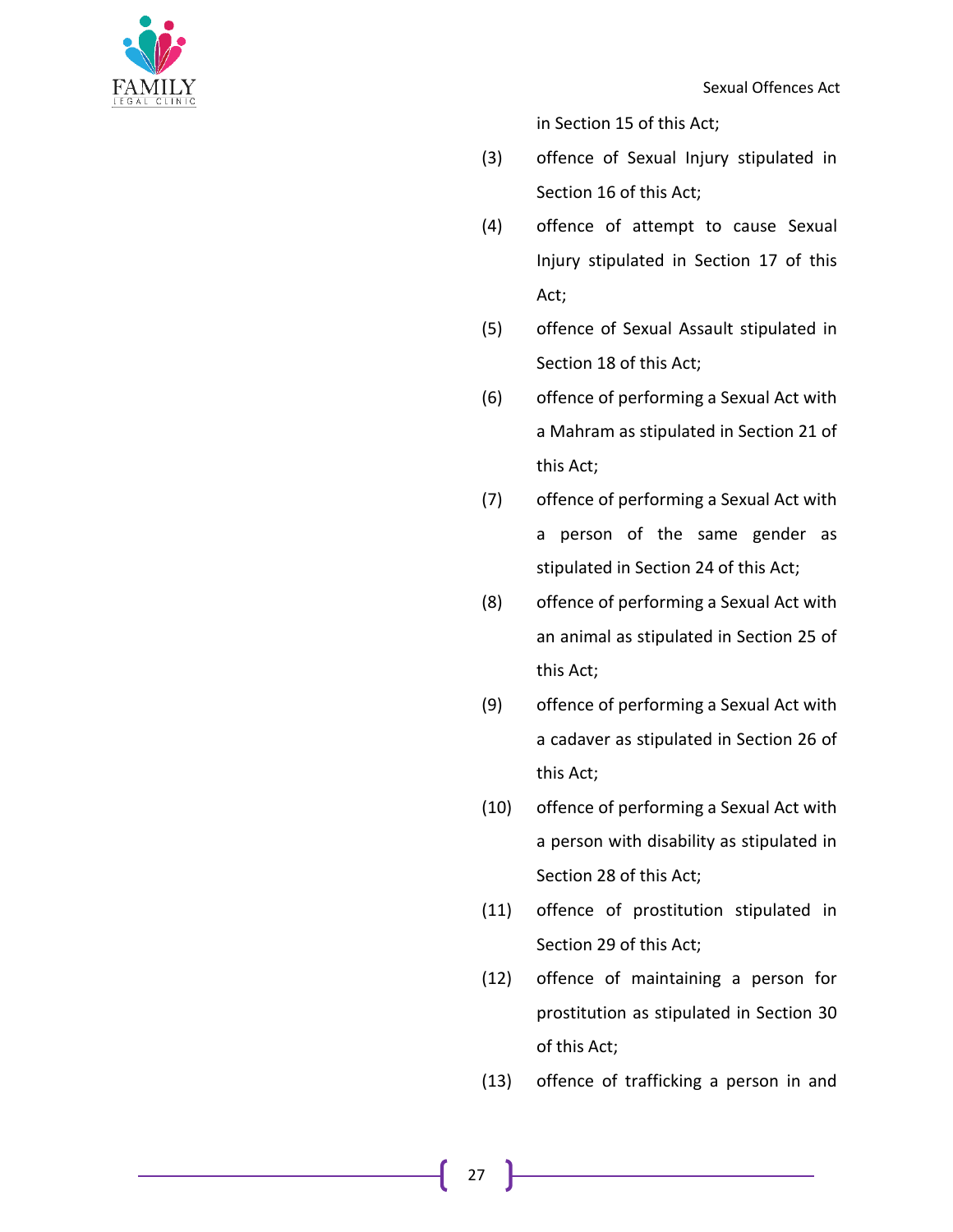

out of Maldives for prostitution as stipulated in Section 31 of this Act;

- (14) offence of using revenue generated from prostitution as stipulated in Section 32 of this Act;
- (15) offence of setting-up a brothel as stipulated in Section 33 of this Act;
- (16) offence of blackmail as stipulated in Section 35 of this Act;
- (17) offence of causing intoxication as stipulated in Section 37 of this Act;
- (18) offence of forcing on to a person as stipulated in Section 38 of this Act;
- (19) offence of abduction as stipulated in Section 39 of this Act;
- (20) offence of production of pornography as stipulated in Section 43 of this Act;
- (21) offence of forcing a person to produce pornography as stipulated in Section 45 of this Act.
- (b) The principles to be followed when including the information required under subsection (d) of this Section in the Sex Offenders' Registry, and amending the information in the registry, shall be stated in a regulation to be made by the Minister pursuant to this Section.
- (c) The Sex Offender's Registry shall not be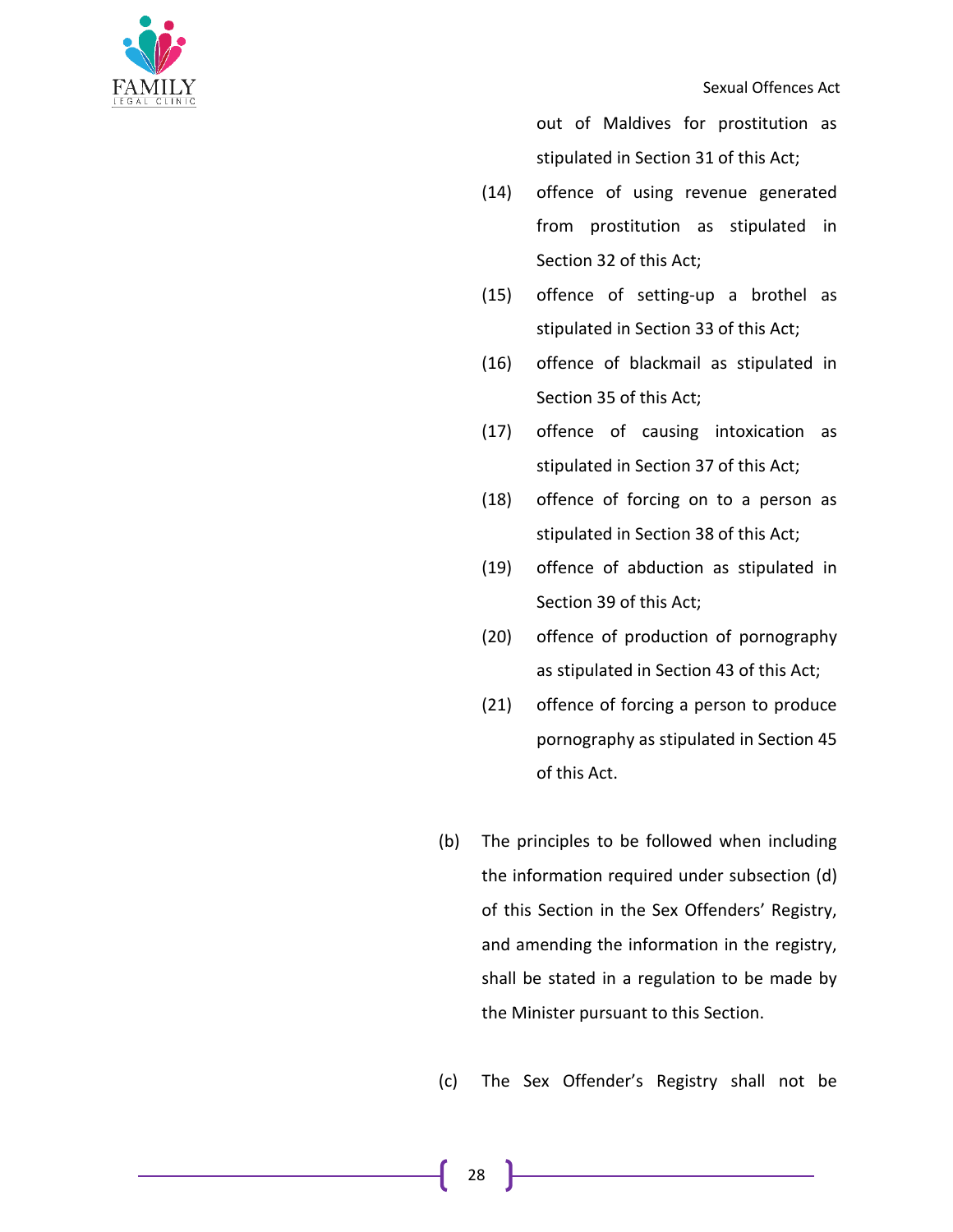

published publicly. Notwithstanding the foregoing, this Section does not bar from having a policy to share information in the registry within the purview of subsection (b) of this Section, with a third party.

- (d) The following information shall be included in the Sex Offenders' Registry:
	- (1) details of the convicted person (including the name, address and identity card number);
	- (2) offence committed;
	- (3) sentence passed on him;
	- (4) judgement of the appellate court, where the sentence against him was appealed;
	- (5) number of times he was convicted under this Act;
	- (6) whether he is under detention or free.

- *Removal from registry* **48.** (a) A person who has the locus standi may make an application to the court to remove a person's name from the registry of sex offenders.
	- (b) The court may make an order on the Minister to remove person's name from the registry of sex offenders, based an application made under subsection (a) of this Section, after having regard to the following: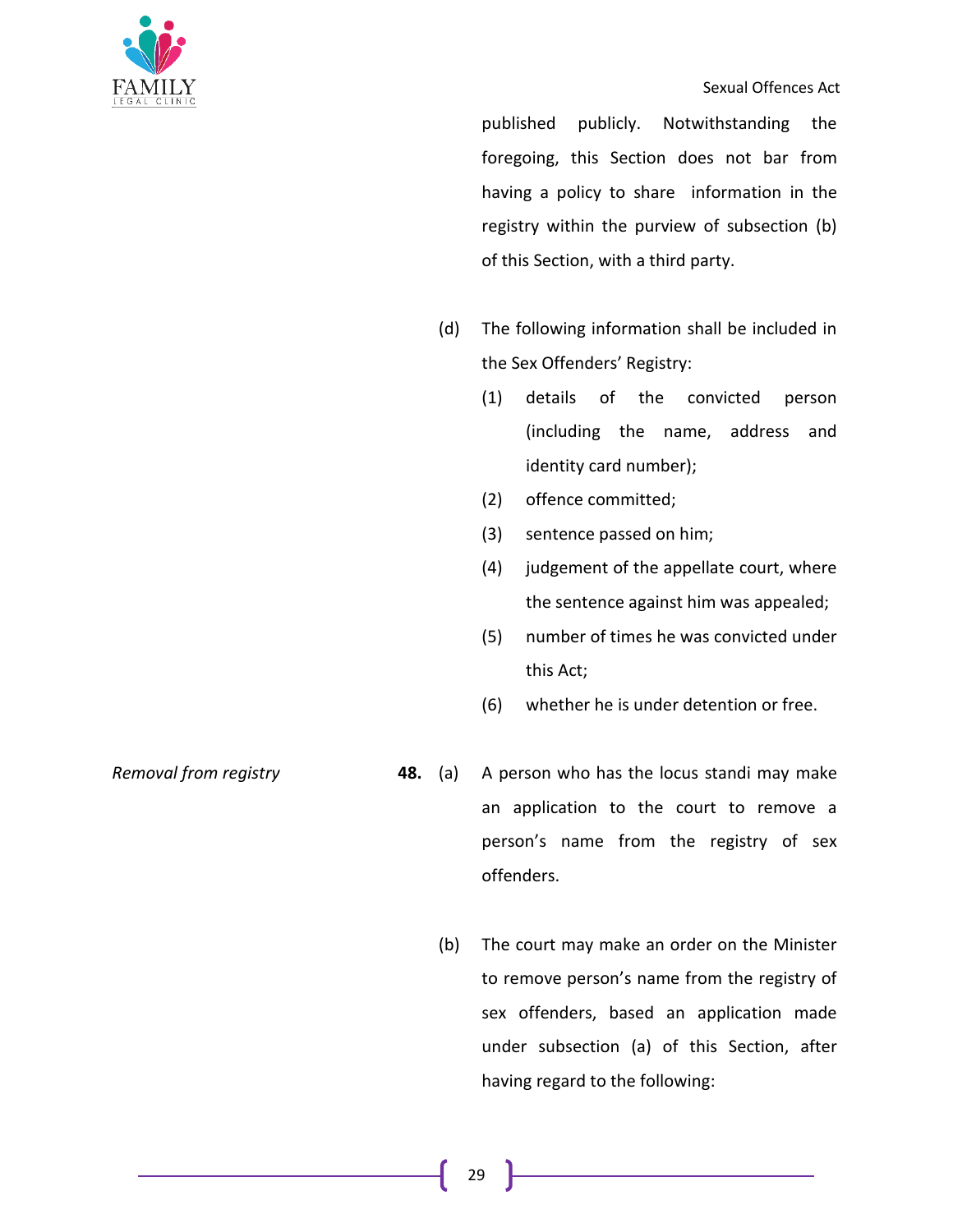

- (1) the offence being the first offence of the offender; or
- (2) the offence not being one of rape, or sexual injury or sexual assault, or a sexual act; or
- (3) the offender being a child; or
- (4) punishment given for the offence was set at the minimum; or
- (5) conviction having been overturned on appeal.
- (c) The Ministry shall be notified if a person serving a sentence for an offence specified in Section 47 (a) of this Act is released from custody.
- (d) The minister shall specify in the regulation stipulated in Section 47 (b) of this Act, the guidelines through which a notice under subsection (c) of this Section shall be made.
- *Registry* **49.** The Minister shall make arrangements for updating the Sex Offenders' Registry and shall ensure that it is being maintained accordingly.
	- **50.** (a) A person whose name is included in the Sex Offenders' Registry shall inform the Family Protection Authority of changes to the following information within the period specified below:

*Notifying of a change in information*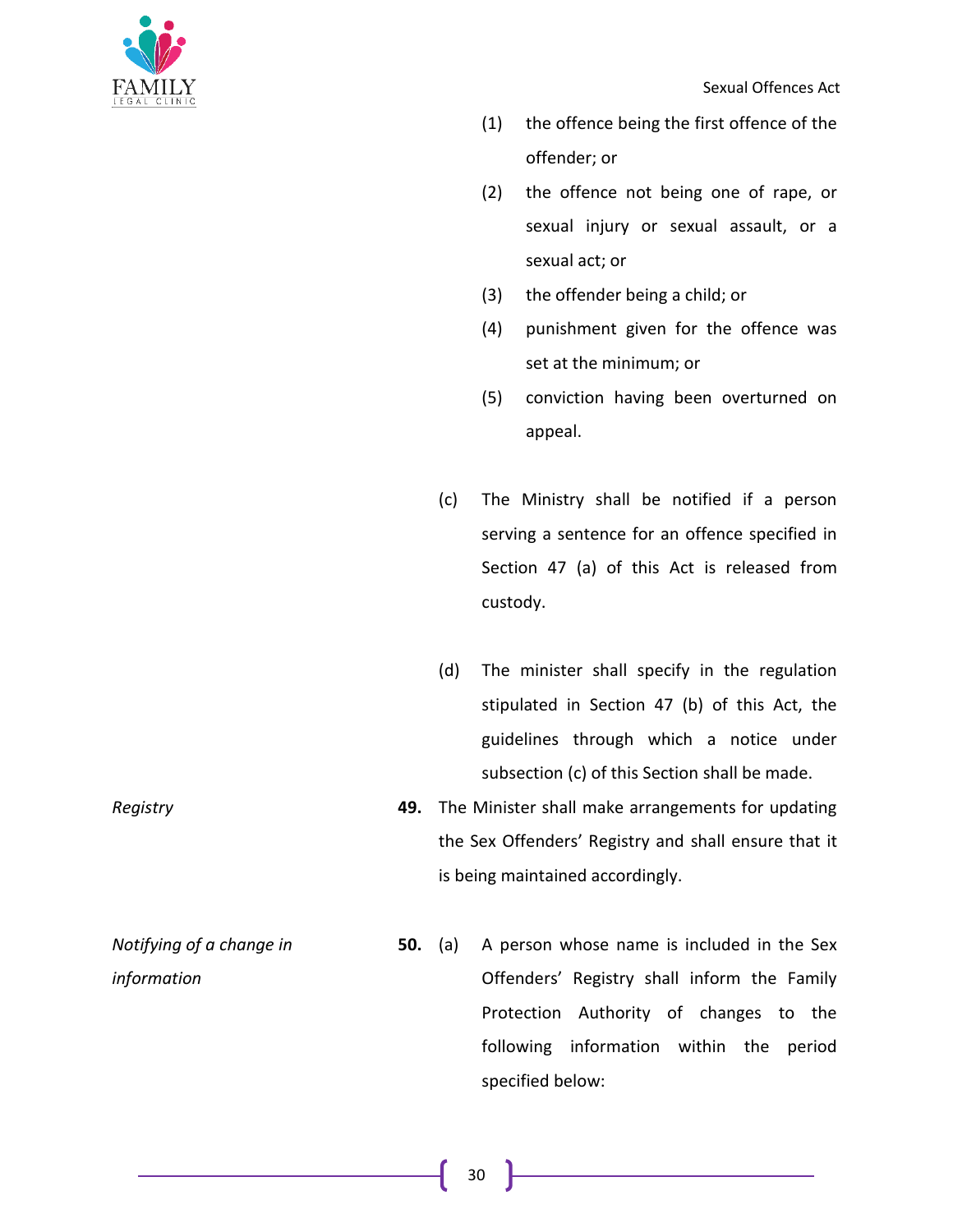

- (1) within 14 days, if there is change to his name, address, or Maldivian national identity card number;
- (2) before travelling, if he is travelling abroad;
- (3) within 7 days from his return to Maldives;
- (4) within 7 days from the date of change of his address;
- (5) within 7 days from the date his parents or legal guardians change;
- (6) within 7 days if he is living in an address other than his registered address.
- (b) It shall be an offence for a person whose name is included in the Sex Offenders' Registry, not to do something that is required of him under subsection (a) of this Act.
- (c) The offence stipulated in subsection (b) of this Act shall be punishable with a fine not exceeding Maldivian Rufiyaa 5,000, and in multiples of the number of times the offence is repeated with Maldivian Rufiyaa 5,000 for each time the offence is repeated.

## **CHAPTER 5 EVIDENCE**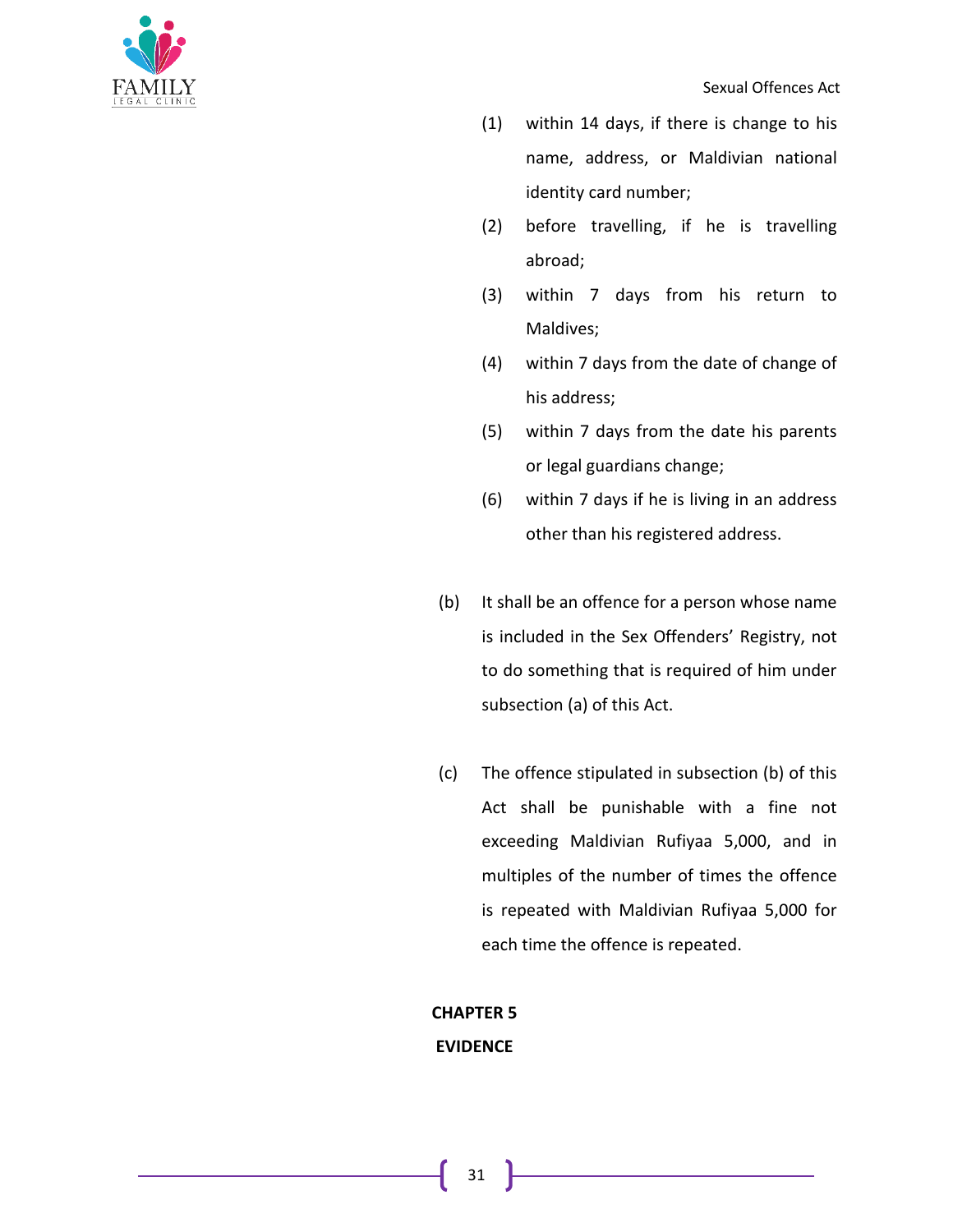

*Probative value* **51.** Except for a hearing relating to an offence specified in Section 52 of this Act, the standard of proof for all other offences specified in this Act shall be in relation to the probative value of evidence in any other criminal offence, for the purpose of Article 51 (h) of the Constitution. In addition, the same type of evidence shall be admissible for all other criminal cases shall be admissible in such cases.

- *Evidence in favour of the victim* **52.** (a) Notwithstanding the fact that a different standard of proof or rules for admission of evidence may be specified in another law, for the purpose of this Act, the following types of evidence shall be sufficient in favour of the victim to prove an offence of rape, sexual injury, or sexual assault, beyond a reasonable doubt as specified in Article 51 (h) of the Constitution:
	- (1) Results of a scientific test;
	- (2) Evidence of eye witnesses;
	- (3) Results of forensic tests and impressions;
	- (4) Statement given by the parents, husband, wife, relative, friend, doctor, health professional, psychologist, psychiatrist or investigating police officer as related to them by the victim within a short period of time from occurrence of the incident, where there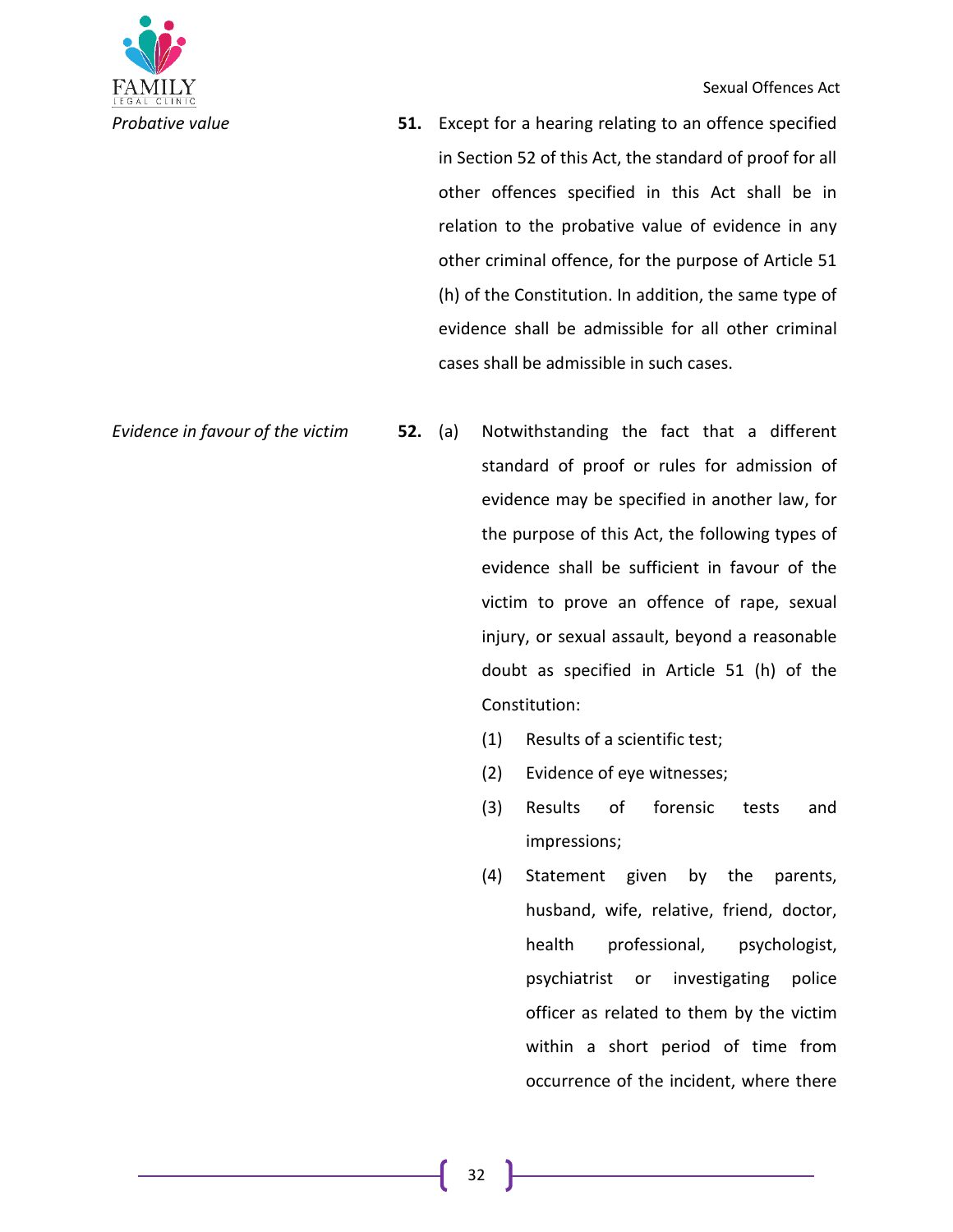

are no probabilities of the victim fabricating the story;

- (5) Statement of the victim as to his version of events that occurred to him;
- (6) Corroboration of the victim's narrative from the physical injuries sustained or the findings of forensic tests;
- (7) Material evidence.
- (b) Where at least 5 types of evidence specified in subsection (a) of this Section is available, and a circumstance specified in Section 53 of this Act has not occurred, this Act admits the evidence to be sufficient for the purpose of Article 51 (h) of the Constitution, to prove beyond a reasonable doubt that suspected act has taken place.
- *Evidence against the victim* **53.** Notwithstanding Section 52 of this Act, occurrence of any of the following circumstances shall be evidence that may be used to deny the accusations in relation to the offence of rape, or sexual injury or sexual assault:
	- (a) The accused proving that an independent review or evidence of a witness does not support a basic point among those used to narrate the occurrence of the event;
	- (b) Long time period having elapsed between the occurrence of the event and the date on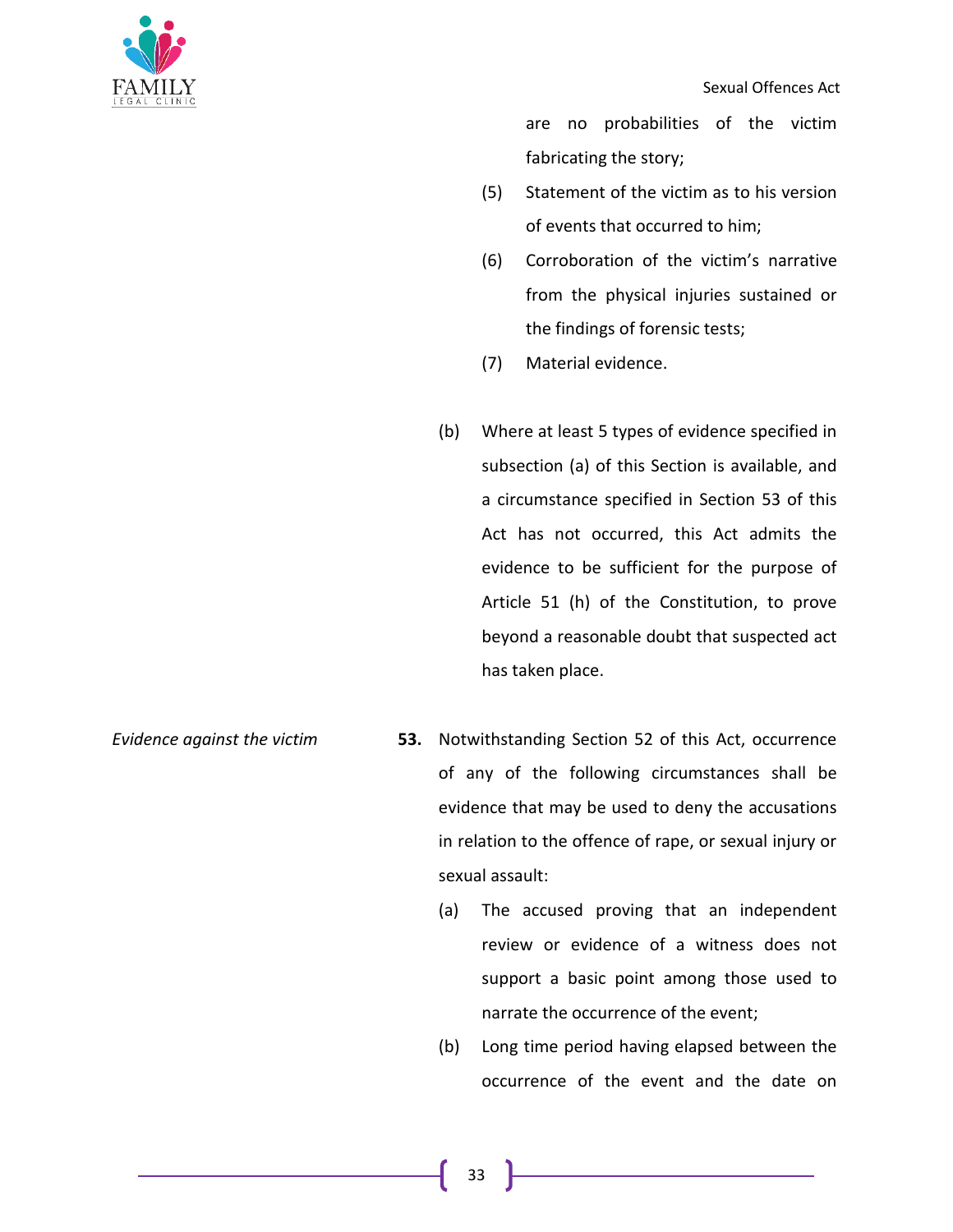



which the complaint was made, and the incident not having been narrated to any other person within that period;

- (c) The court making a finding that there is a possibility of false testimony being supplied by the victim, having regard to the facts relating to dignity and discipline of the victim;
- (d) The court being of the opinion that the likelihood of the event not having taken place is more likely than not, after having regard to the both parties' account of events;
- (e) The court being of the opinion that the relationship between the parties, and transactions that have taken place between them prior to the accusation of the offence makes it improbable that the offence accused of would have taken place.

## **CHAPTER 6 DAMAGES**

- *Recovery of damages* **54.** The victim of the offence of rape, or sexual injury or sexual assault shall have the right to recover the following two types of damages for injuries sustained as a direct result of the offence: (1) financial damages;
	- (2) non-financial damages.

*Financial damages* **55.** Financial damages shall be recoverable under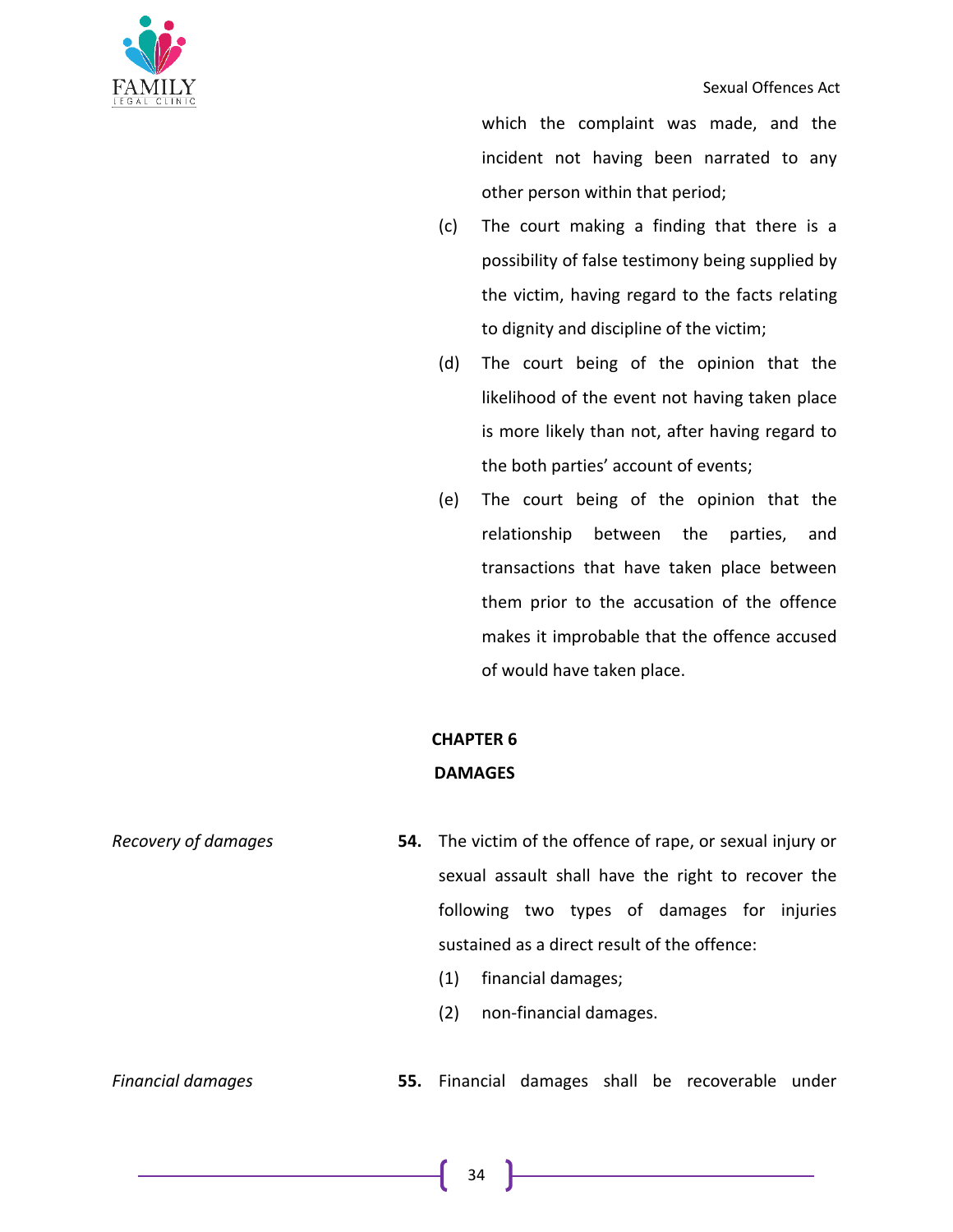

Section 54 (a) of this Act by the victim of the offence of rape, or sexual injury or sexual assault for costs incurred to obtain health services and the health services that will need to be obtained for injuries sustained as a result of the offence.

- *Non-financial damages* **56.** The following types of damages may be recovered as non-financial damages under Section 54 (b) of this Act:
	- (a) damages to the body of the victim as a direct result of injuries sustained for the offence of rape, or sexual injury or sexual assault;
	- (b) loss of an organ the victim as a direct result of injuries sustained for the offence of rape, or sexual injury or sexual assault;
	- (c) damages due to non-functioning organ of the victim as a direct result of injuries sustained for the offence of rape, or sexual injury or sexual assault;
	- (d) damages for loss of lifestyle for having lost an organ, or use of an organ as a direct result of injuries sustained for the offence of rape, or sexual injury or sexual assault;
	- (e) damages for pain and suffering the victim has to undergo as a direct result of injuries sustained for the offence of rape, or sexual injury or sexual assault;
	- (f) damages for loss of employment prospects of the victim as a direct result of injuries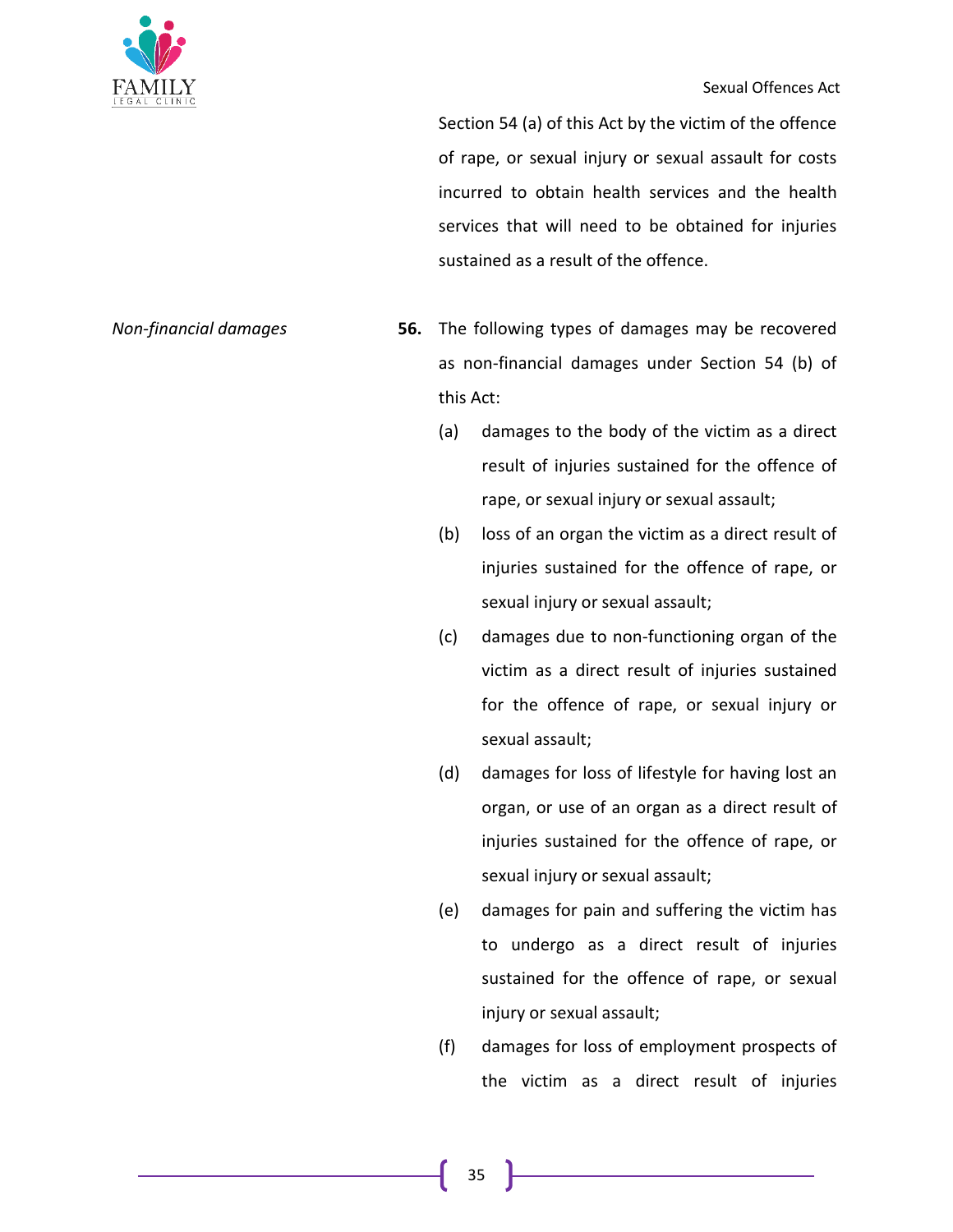

sustained for the offence of rape, or sexual injury or sexual assault;

(g) legal fees.

- 
- *Quantum of damage* **57.** (a) The court shall determine, in accordance with the standard set forth by the court, the type and quantum of damages to be recovered for the victim of the offence of rape, sexual injury or sexual assault, having regard to the facts of the case.
	- (b) The court may determine any of the following means in recovering damages, for the purpose of ensuring justice:
		- (1) recovery of damages for matters sought;
		- (2) recovery of damages for some of the matters determined by the court;
		- (3) recovery of damages similar to a previous case if the facts of the cases are similar.

#### **CHAPTER 7**

### **GENERAL PROVISIONS**

*Closed proceedings* **58.** (a) Of the offences specified in this Act, court hearings related to the offences of sexual acts without consent shall be conducted *in camera*. Such hearings shall be conducted as closed proceedings in a manner that will protect the identity of the victim.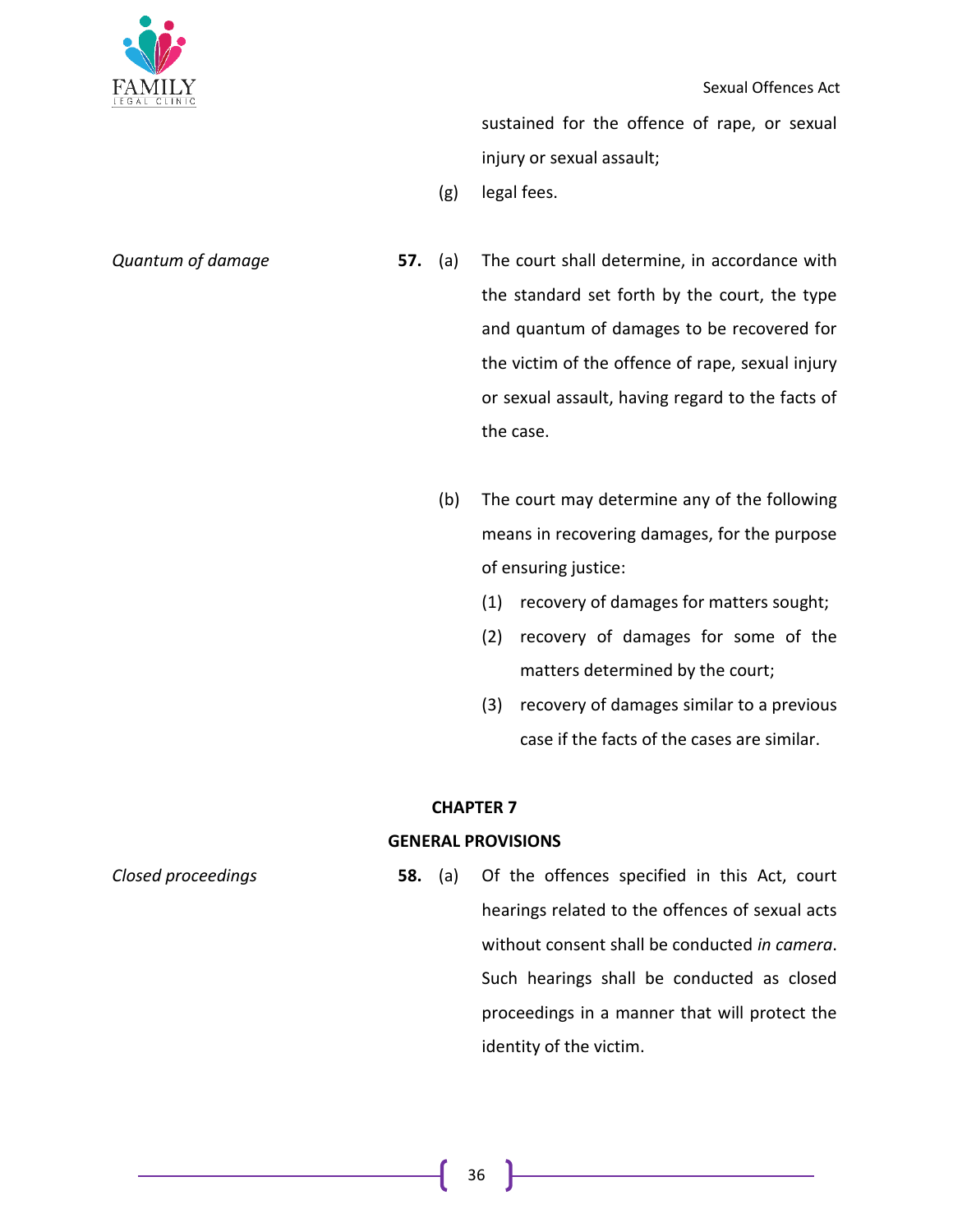

- (b) Persons who may be permitted to the hearings stated in subsection (a) of this Section shall be determined based on a regulation published by the court well in advance.
- **59.** (a) This Act does not permit revealing any information that may give a hint as to the identity of the victim, in reporting or publishing reports on investigation and trials relating to an offence of rape, sexual injury or sexual assault.
	- (b) The Minister shall have the power to submit to the court, the case of any person who acts in contravention of subsection (a) of this Section. The court shall have the power to impose a fine between Maldivian Rufiyaa 10,000 and 15,000 on persons found guilty of such an offence.
- *Protection order* **60.** The court may order the accused person to do or not to do any of the following until the conclusion of his trial, where criminal investigation under this Act is being carried out without holding the accused in remand:
	- (a) restricting the accused from entering and exiting victim's private dwelling, place of work, employment, teaching, learning or any other

*Identity of the victim not to be revealed*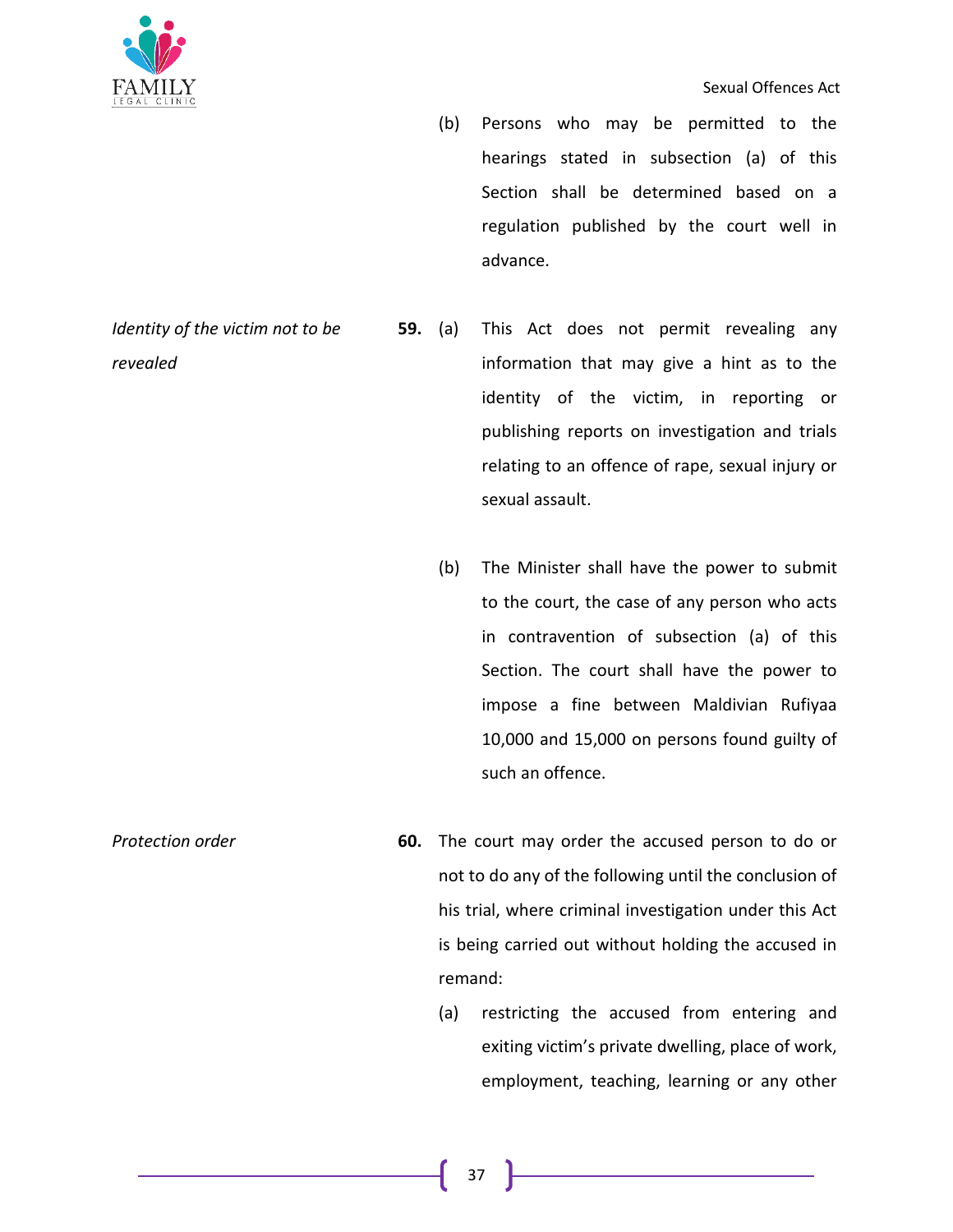

commonly visited place;

- (b) stalking, going to the same place, stopping, bothering or verbally assaulting the victim;
- (c) entering or staying at the private dwelling of the victim or other place where such person is present, without the express permission of such person;
- (d) carrying out any interactions with the victim using phones, letters, electronic mail, short message service (SMS) text messages or any other form;
- (e) cause any physical, sexual or psychological injury to the victim;
- (f) threaten to cause any physical, sexual or psychological injury to the victim;
- (g) cause or threaten to cause damage to the property of the victim;
- (h) commit or threaten to commit any act to intimidate, humiliate or cause psychological trauma on the victim;
- (i) the accused committing any of the prohibited acts against the victim through an intermediary.

- *Reviewing this Act* **61.** (a) This Act shall be reviewed by the Minister every 5 years from the date this Act comes into force.
	- (b) It shall be the responsibility of the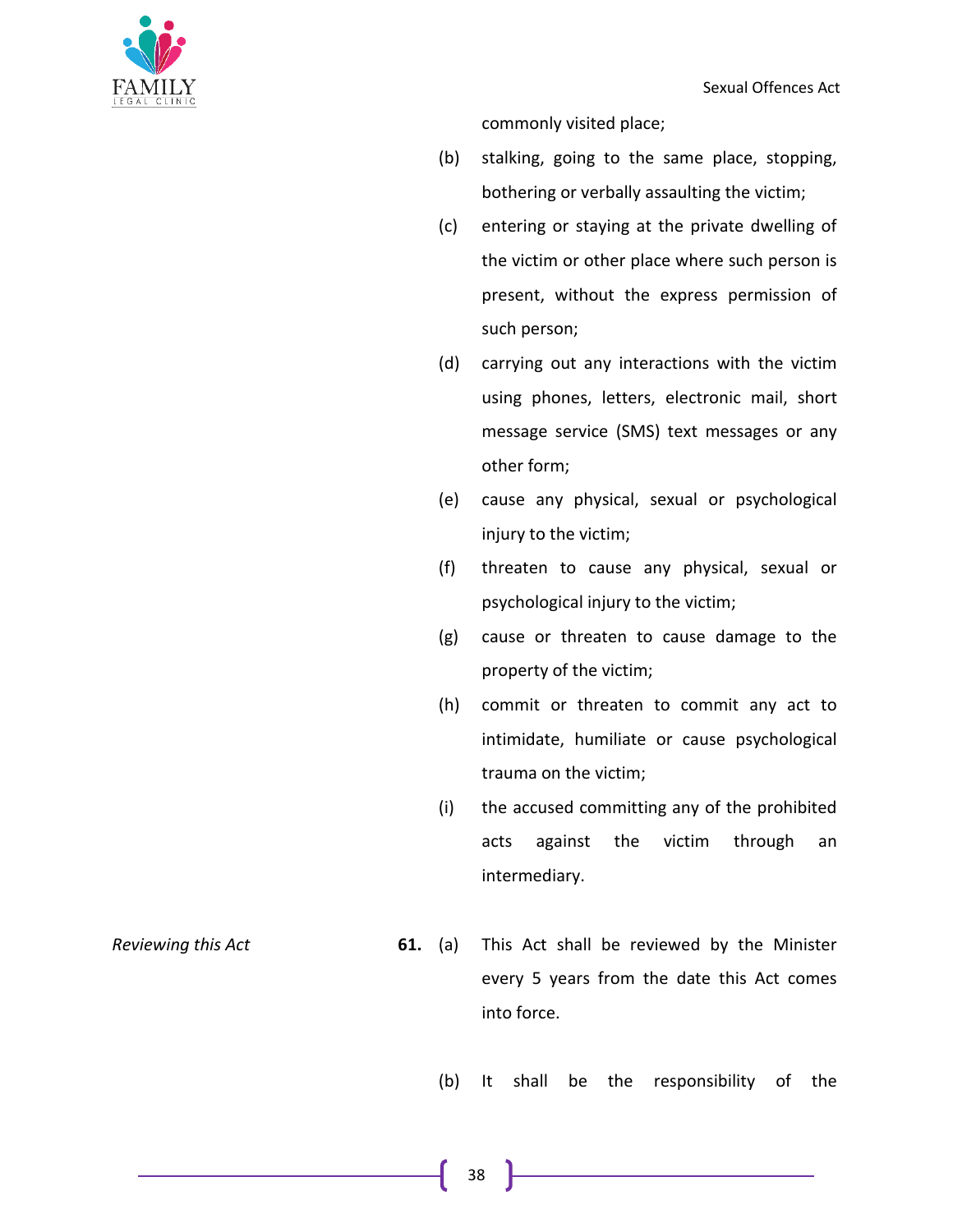

#### Sexual Offences Act

Government to introduce a bill to the People's Majlis where an amendment is required after reviewing this Act according to subsection (a) of this Section.

*Exemption of liability* **62.** No person shall be held responsible for civil or criminal liability for an act or omission to act when such an act or omission to act occurred in enforcing this law in accordance with this Act, without bad faith or intention to harm a specific performance.

- *Penalties for children between the ages of 16 to 18 years* **63.** Where a child between the ages of 16 (sixteen) years and 18 (eighteen) years commits the offence of rape, sexual injury, sexual assault or sexual act provided in this Act, the penalty of such a child shall be two-thirds of the penalty prescribed for the offence in this Act. Unless otherwise provided in this Act, where persons who have reached 18 (eighteen) years of age and above 18 (eighteen) years of age commit an offence provided in this Act, such persons shall be given the full penalty prescribed in this Act.
- *Provision of counseling* **64.** For the purpose of providing psychological relief and to reintegrate victims to lead a dignified life, the Family Protection Authority shall arrange counseling for persons who become a victim of an offence provided in this Act, at its own expense and in accordance with a procedure formulated by the Authority at a place or in coordination with professionals determined by the Authority.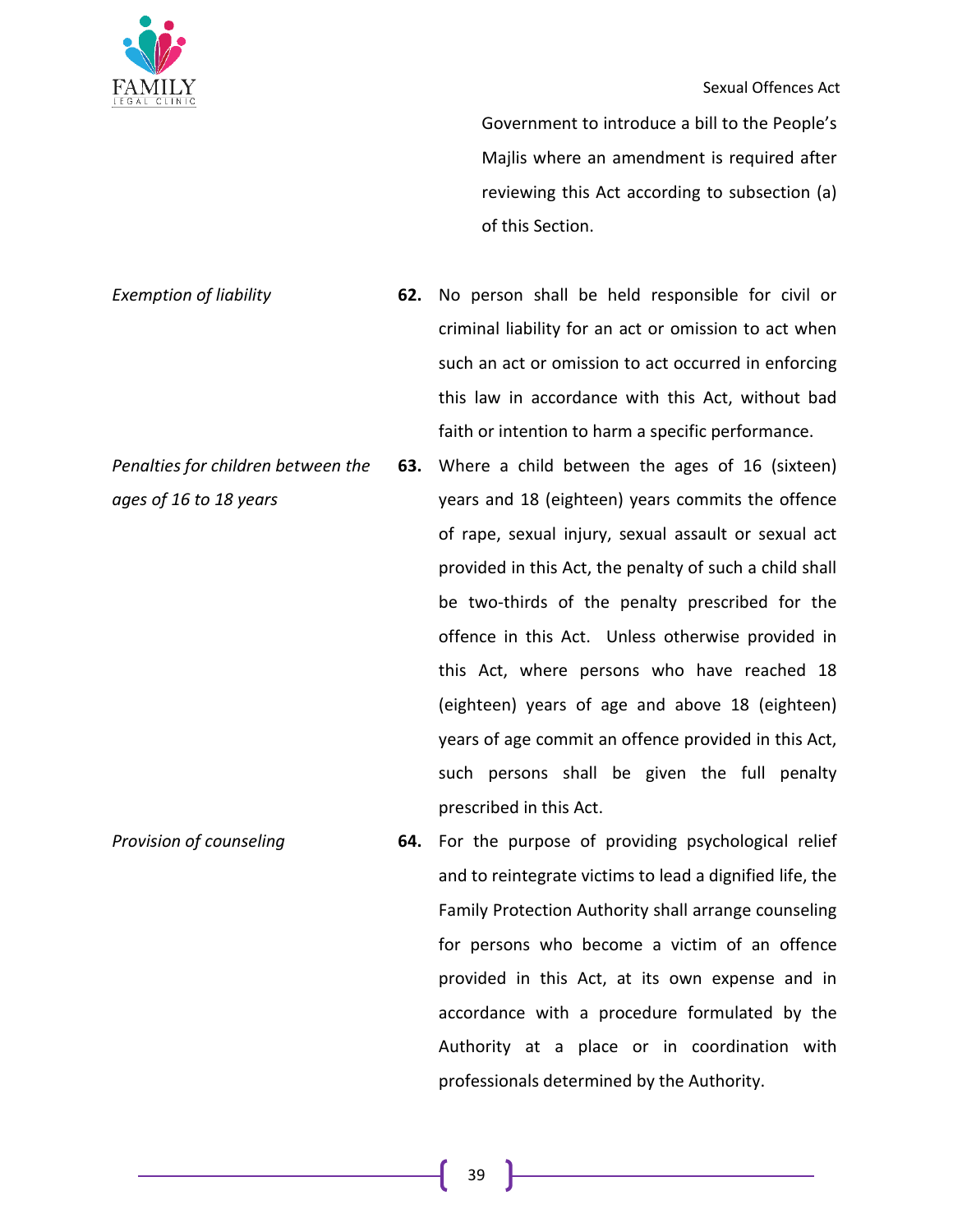

Sexual Offences Act

- *Provision of financial support* **65.** Where a parent or guardian of a person who becomes a victim of an offence provided in this Act requires financial support to provide care for such a person, the Family Protection Authority shall provide such support in accordance with relevant policy of the Government.
- *Enacting regulation* **66.** (a) Except for the regulations required to be enacted by the courts under this Act, all other regulations shall be enacted and regulated by the Minister.
	- (b) Where regulations under this Act require to be enacted by the courts, such regulations shall be enacted and regulated by the relevant courts.
	- (c) The regulations required to be enacted under this Act shall be formulated and published within 3 (three) months from this Act becoming effective.
- *Commencement of Act* **67.** This Act shall become effective, upon passing, ratification and within 6 (six) months from the date of publication of this Act on Government Gazette.
- *Repealing* **68.** Upon this Act becoming effective, notwithstanding any other law or regulation which provides for an offence provided in this Act, this Act shall prevail for the offences provided in this Act.
- *Definitions* **69.** Unless otherwise provided in this Act, the following words and terms shall have the meaning prescribed below.
	- (a) "prostitution" means committing a sexual act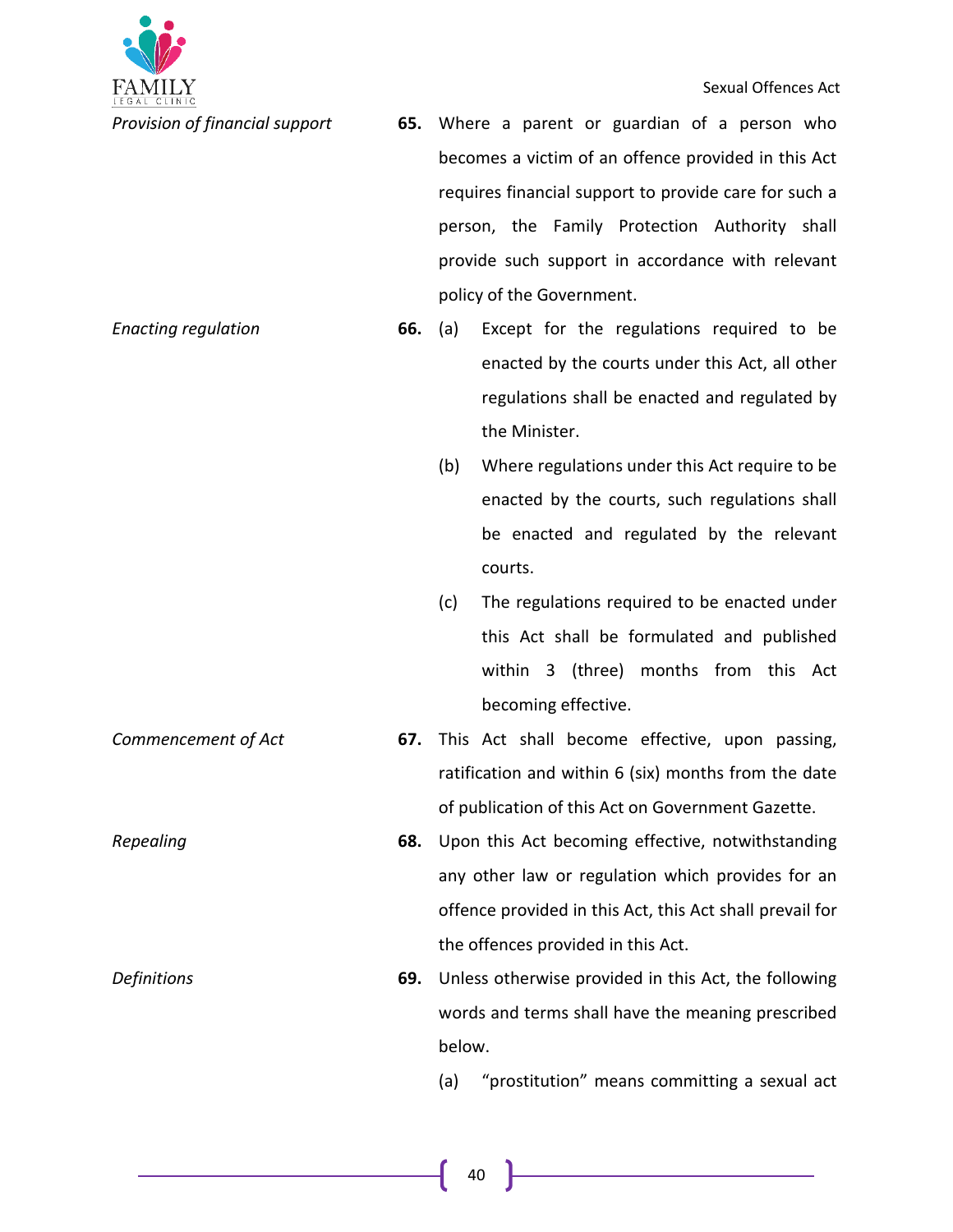

or offering to commit a sexual act in exchange for money or any other thing which has a monetary value.

- (b) "brothel" means a building or any other place which is used or prepared for the purpose of prostitution.
- (c) "blackmail" means forcing a person to do a specific thing against his will by threatening otherwise to cause harm or loss or any other act that victimizes a person. Or to use information of a crime committed by a person without reporting to the relevant authorities against him to receive a benefit or to continue to receive such a benefit against the will of such a person.
- (d) "assault" means to physically harm or injure a person's life or body. Or to cause psychological harm to a person.
- (e) "Minister" means the minister entrusted with the responsibility of protection, strengthening and enforcement of role of women and family affairs at a national level.
- (f) "Ministry" means the ministry of which the Minister who is entrusted with the responsibility of protection, strengthening and enforcement of role of women and family affairs at a national level is the senior most official.

(g) "Person" means, notwithstanding any other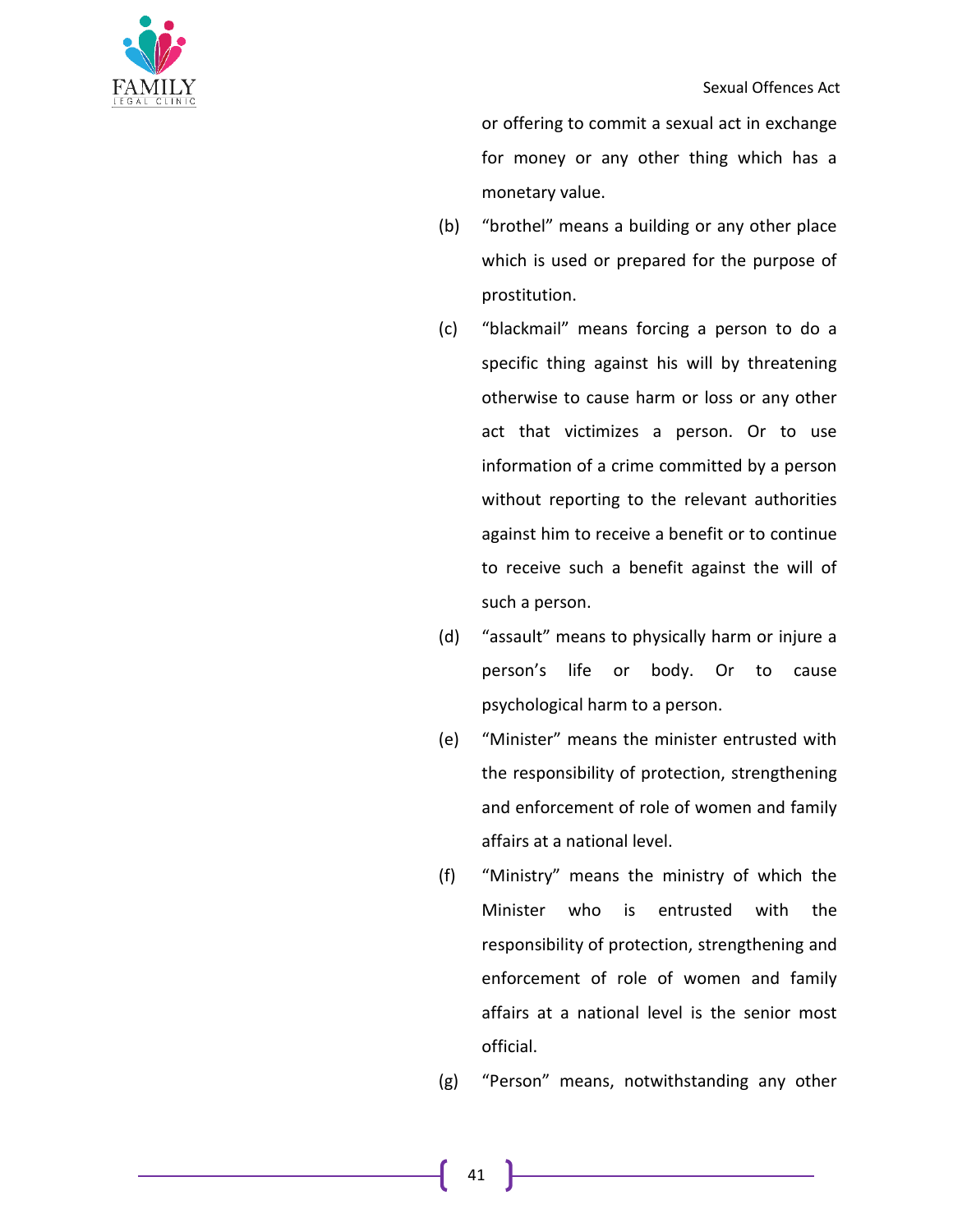



law, including boys and girls between the ages of 16 (sixteen) years and 18 (eighteen) years. It also includes all men and women who have reached 18 (eighteen) years of age and are above 18 (eighteen) years of age. Both Maldivian citizens and foreign nationals include within the meaning of a person.

- (h) "Family Protection Authority" means the national authority run under the Ministry or Minister entrusted with responsibility of protection, strengthening and enforcement of family affairs at a national level.
- (i) "Register" means the Sex Offenders Registry.
- (j) "Mental disability" means any condition or situation in which a person's sound mind is affected by reason of unsound mind or by a condition that causes damage to the brain which impairs judgment, reasoning and memory functions of the brain.
- (k) "Zinah" means the penetration, whether completely or in part, of a male sexual organ into a female sexual organ between two persons who are not married to each other.
- (l) "Animal" means any form of living being, except for human beings, which live on land or under water.
- (m) "Sex offenders" mean any person whose name is required to be on the Registry of Sex Offenders as determined under this Act.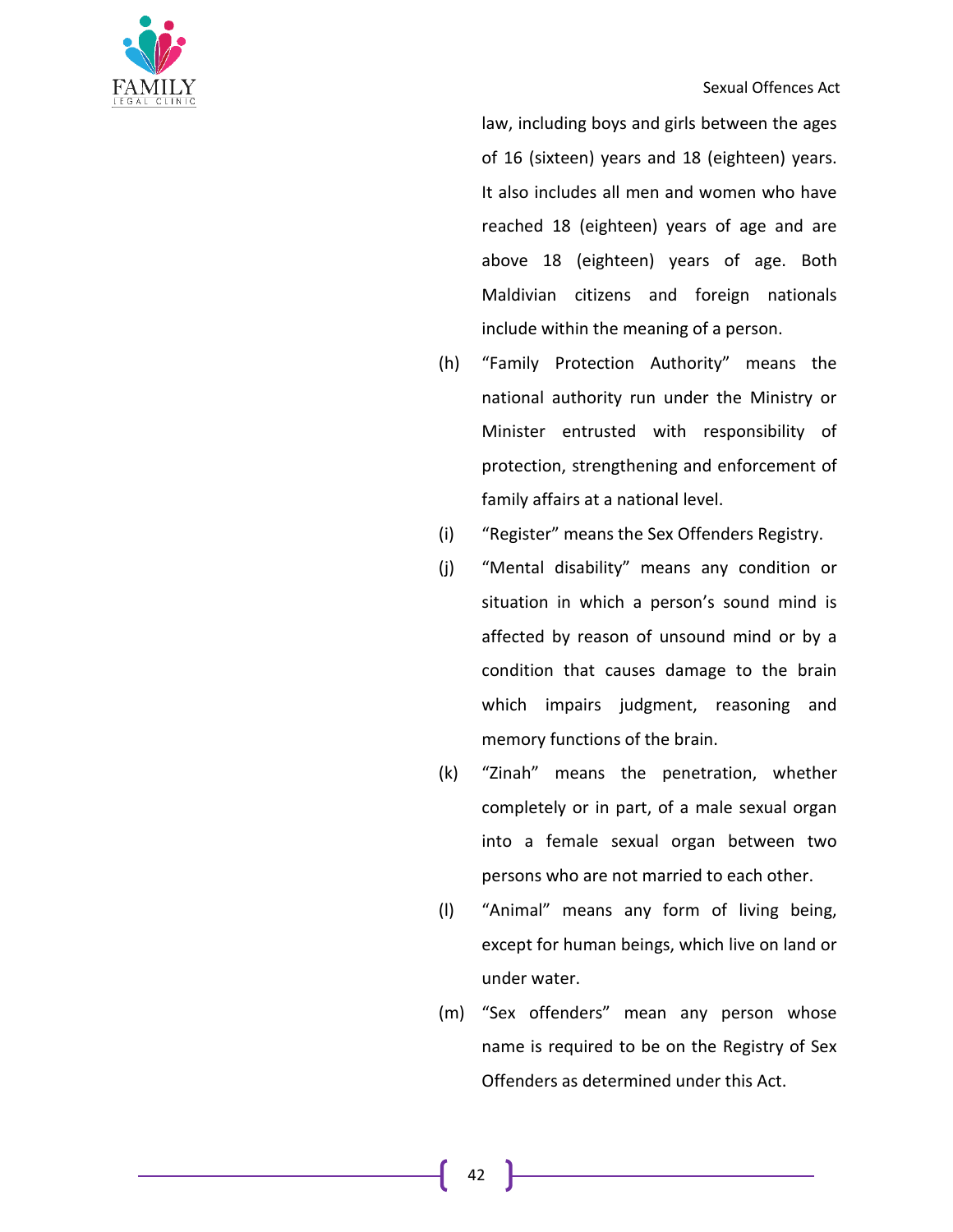

- (n) "Sexual organ" means, where it is a man, to his genital parts. Where it is a woman, the term means, female genital parts and breasts. For the purposes of offences of rape, sexual injury or sexual assault provided in this Act, the context shall include the anus or rectum of men and women.
- (o) "Organs other than sexual organs" means a person's mouth or anus or rectum.
- (p) "Dangerous weapon" means, any object if used as a weapon, can cause harm to a person's property or to life or to body, arsenic materials, flammable materials, or any such things that can be used as a weapon.
	- (1) Any form of knife;
	- (2) Dagger or sword;
	- (3) Razor blade, cutter knife and its blade;
	- (4) Axe, title knife;
	- (5) Sharpened iron rods, wood or any such material;
	- (6) Any other sharpened objects which may cause injury to a person.
- (q) "Pornography" means, photo and films which portrays a sexual organ or sexual organs, sounds which depict sexual acts, stories, films that depict sexual acts, photos, images, sounds and stories which depicts or shows sexual acts which are recorded on CDs, discs, tapes or any such medium and objects which